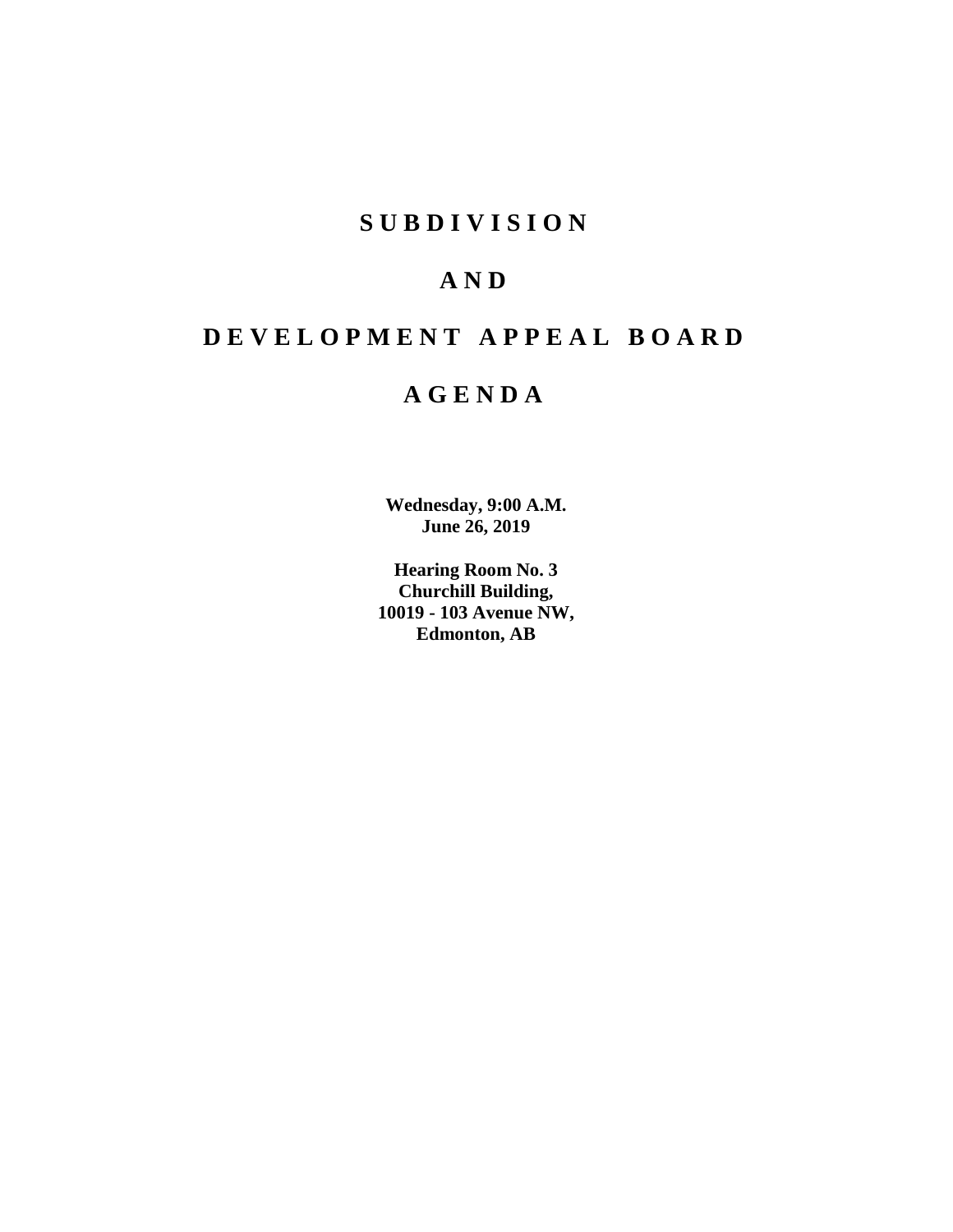# **SUBDIVISION AND DEVELOPMENT APPEAL BOARD HEARING ROOM NO. 3**

|              | 9:00 A.M.    | SDAB-D-19-096 |                                                                                                                         |
|--------------|--------------|---------------|-------------------------------------------------------------------------------------------------------------------------|
|              |              |               | To construct exterior alterations to a Single<br>Detached House (Driveway extension 2.6)<br>metres by 5.6 metres long). |
|              |              |               | 17107 - 74 Street NW<br>Project No.: 313136919-001                                                                      |
| $\mathbf{I}$ | 10:30 A.M.   | SDAB-D-19-097 |                                                                                                                         |
|              |              |               | To construct a 2.24 metres high Fence in the<br>required front and flanking side yard.                                  |
|              |              |               | 7803 - 103 Avenue NW<br>Project No.: 149168726-001                                                                      |
|              |              |               |                                                                                                                         |
| III          | 1:30 P.M.    | SDAB-D-19-098 |                                                                                                                         |
|              |              |               | To construct four Dwellings of Row Housing.                                                                             |
|              |              |               | 12603 - 115 Avenue NW<br>Project No.: 303932988-001                                                                     |
|              | <b>NOTE:</b> |               | Unless otherwise stated, all references to "section numbers" refer to                                                   |

*the authority under the Edmonton Zoning Bylaw 12800.*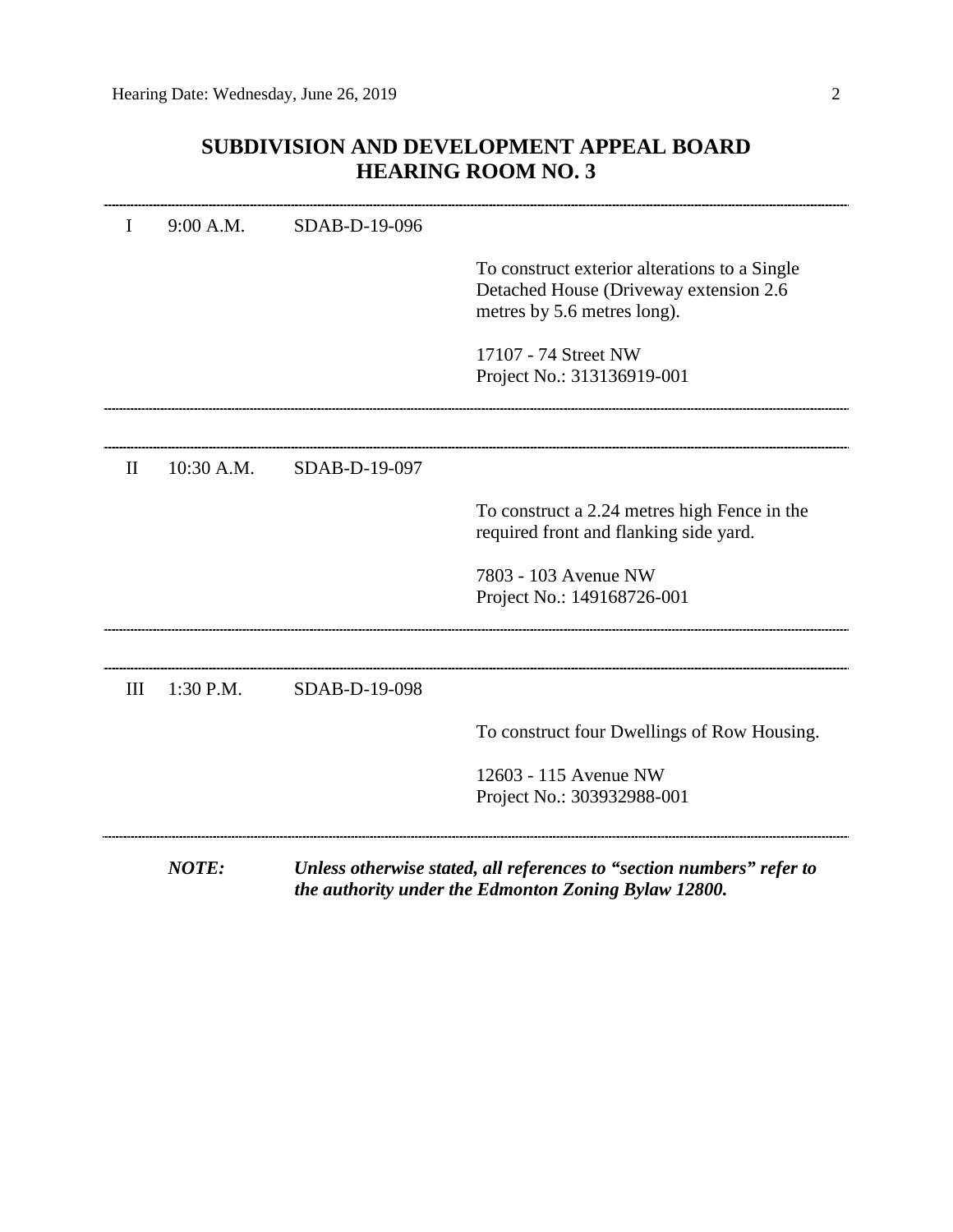| ITEM I: 9:00 A.M. |                                                        | FILE: SDAB-D-19-096                                                                                                 |  |  |
|-------------------|--------------------------------------------------------|---------------------------------------------------------------------------------------------------------------------|--|--|
|                   | AN APPEAL FROM THE DECISION OF THE DEVELOPMENT OFFICER |                                                                                                                     |  |  |
|                   | <b>APPELLANT:</b>                                      |                                                                                                                     |  |  |
|                   | <b>APPLICATION NO.:</b>                                | 313136919-001                                                                                                       |  |  |
|                   | <b>APPLICATION TO:</b>                                 | Construct exterior alterations to a Single<br>Detached House (Driveway extension 2.6<br>metres by 5.6 metres long). |  |  |
|                   | <b>DECISION OF THE</b><br>DEVELOPMENT AUTHORITY:       | Refused                                                                                                             |  |  |
|                   | <b>DECISION DATE:</b>                                  | June 3, 2019                                                                                                        |  |  |
|                   | <b>DATE OF APPEAL:</b>                                 | June 3, 2019                                                                                                        |  |  |
|                   | MUNICIPAL DESCRIPTION<br>OF SUBJECT PROPERTY:          | 17107 - 74 Street NW                                                                                                |  |  |
|                   | <b>LEGAL DESCRIPTION:</b>                              | Plan 1223878 Blk 7 Lot 74                                                                                           |  |  |
|                   | ZONE:                                                  | (RSL) Residential Small Lot Zone                                                                                    |  |  |
|                   | <b>OVERLAY:</b>                                        | N/A                                                                                                                 |  |  |
|                   | STATUTORY PLAN(S):                                     | <b>Edmonton North Area Structure Plan</b><br>Schonsee Neighbourhood Structure Plan                                  |  |  |
|                   |                                                        |                                                                                                                     |  |  |

# *Grounds for Appeal*

The Appellant provided the following reasons for appealing the decision of the Development Authority:

> I understand that the City grants one parking stall per unit, but that is not reasonable because most households would have at least two vehicles to commute. I also understand that 4 parking stalls had been granted at my location, however, if we parked two cars in the garage, the driveway must be cleared in order for us to go in and out. Therefore, there are only just two parking stalls.

> We have a legal basement suite that is currently rented out and my tenants and myself often find that the street parking is congested with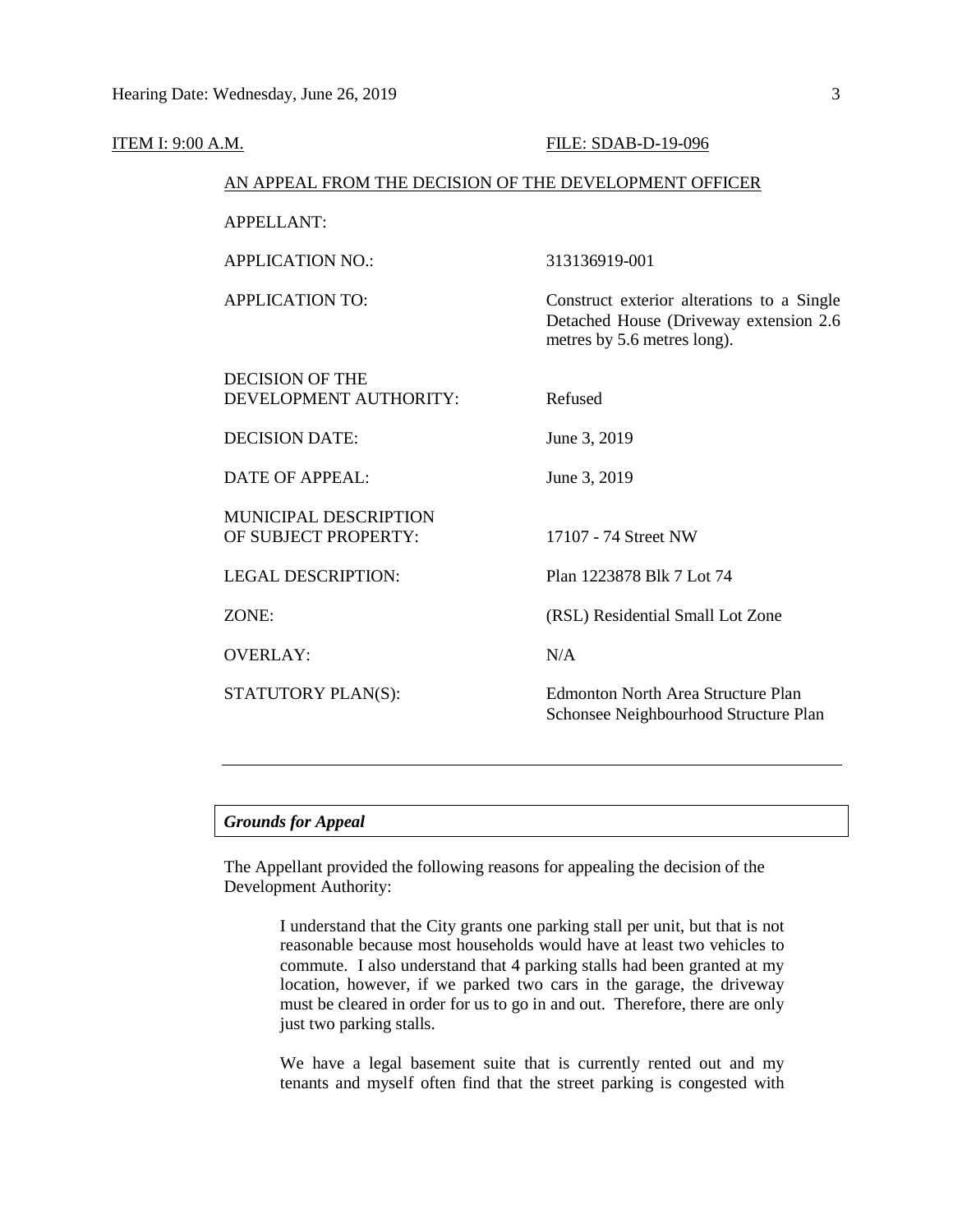other vehicles on the block. My tenants expressed their concern to needing to fight for a spot on the street.

If the City grants my driveway extension, we can spare parking on the street. This will also be a bonus to my renter having their own guaranteed parking stall for their usage.

We would still provide green landscaping and proper drainage if the City grants out driveway extension. There would be grass, shrubs and other landscaping on both sides of the extension.

There are more than 2 dozen houses around the neighbourhood that have extended their driveways, please see the photographs enclosed.

As proud Edmontonians, we don't want to break the bylaws and rules that the City has imprinted. We want to work with the City because we love Edmonton and this is our home.

#### *General Matters*

## **Appeal Information:**

The *Municipal Government Act*, RSA 2000, c M-26 states the following:

#### **Grounds for Appeal**

**685(1)** If a development authority

- (a) fails or refuses to issue a development permit to a person,
- (b) issues a development permit subject to conditions, or
- (c) issues an order under section 645,

the person applying for the permit or affected by the order under section 645 may appeal to the subdivision and development appeal board.

### **Appeals**

**686(1)** A development appeal to a subdivision and development appeal board is commenced by filing a notice of the appeal, containing reasons, with the board,

- (a) in the case of an appeal made by a person referred to in section 685(1)
	- (i) with respect to an application for a development permit,
		- (A) within 21 days after the date on which the written decision is given under section 642, […]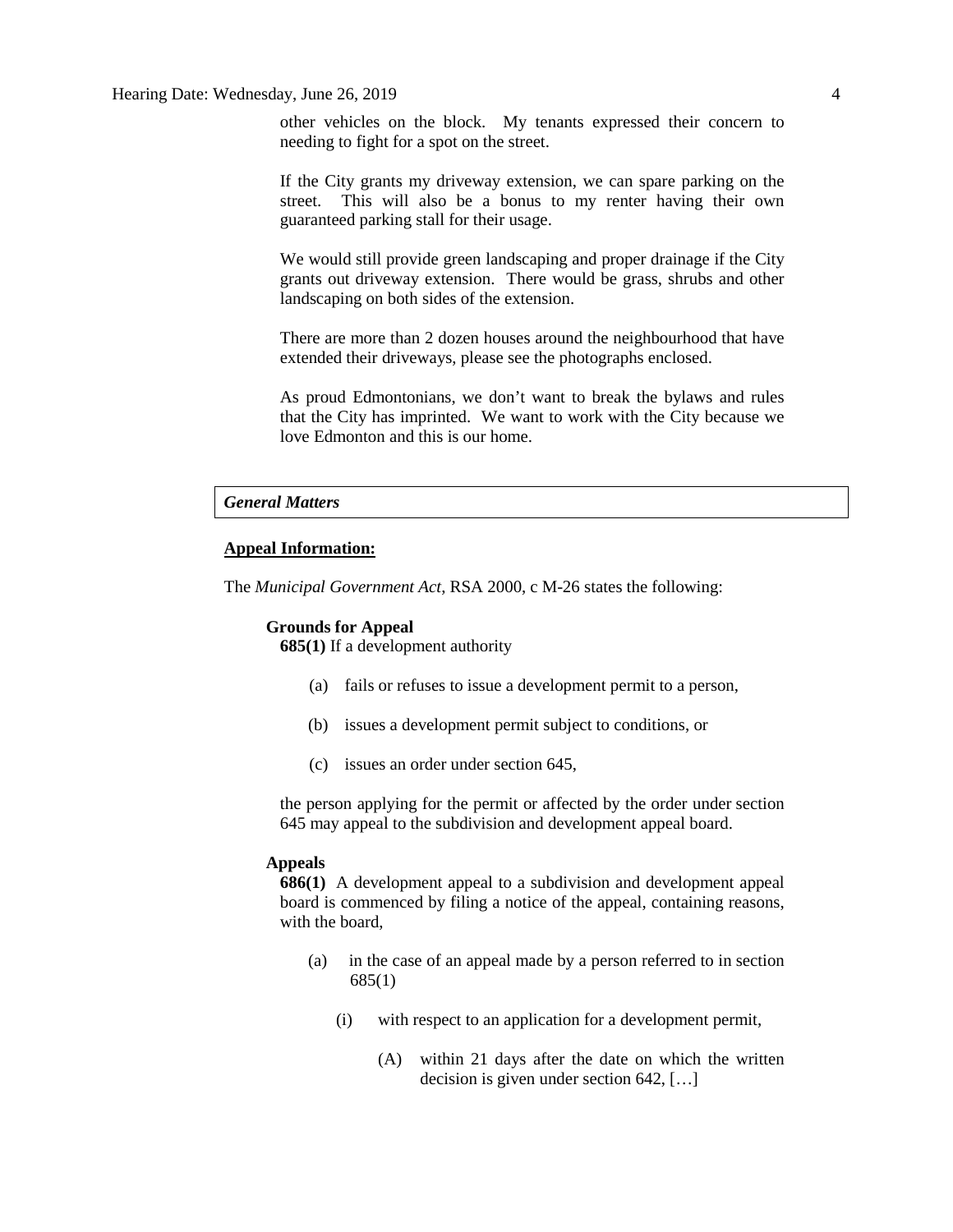#### **Hearing and Decision**

**687(3)** In determining an appeal, the subdivision and development appeal board

…

- (a.1) must comply with the land use policies;
- (a.2) subject to section 638, must comply with any applicable statutory plans;
- (a.3) subject to clauses (a.4) and (d), must comply with any land use bylaw in effect;
- (a.4) must comply with the applicable requirements of the regulations under the Gaming, Liquor and Cannabis Act respecting the location of premises described in a cannabis licence and distances between those premises and other premises;
	- …
	- (c) may confirm, revoke or vary the order, decision or development permit or any condition attached to any of them or make or substitute an order, decision or permit of its own;
	- (d) may make an order or decision or issue or confirm the issue of a development permit even though the proposed development does not comply with the land use bylaw if, in its opinion,
		- (i) the proposed development would not
			- (A) unduly interfere with the amenities of the neighbourhood, or
			- (B) materially interfere with or affect the use, enjoyment or value of neighbouring parcels of land,

and

(ii) the proposed development conforms with the use prescribed for that land or building in the land use bylaw.

#### **General Provisions from the** *Edmonton Zoning Bylaw:*

Under section 115.2(5), **Single Detached Housing** is a **Permitted Use** in the **(RSL) Residential Small Lot Zone.**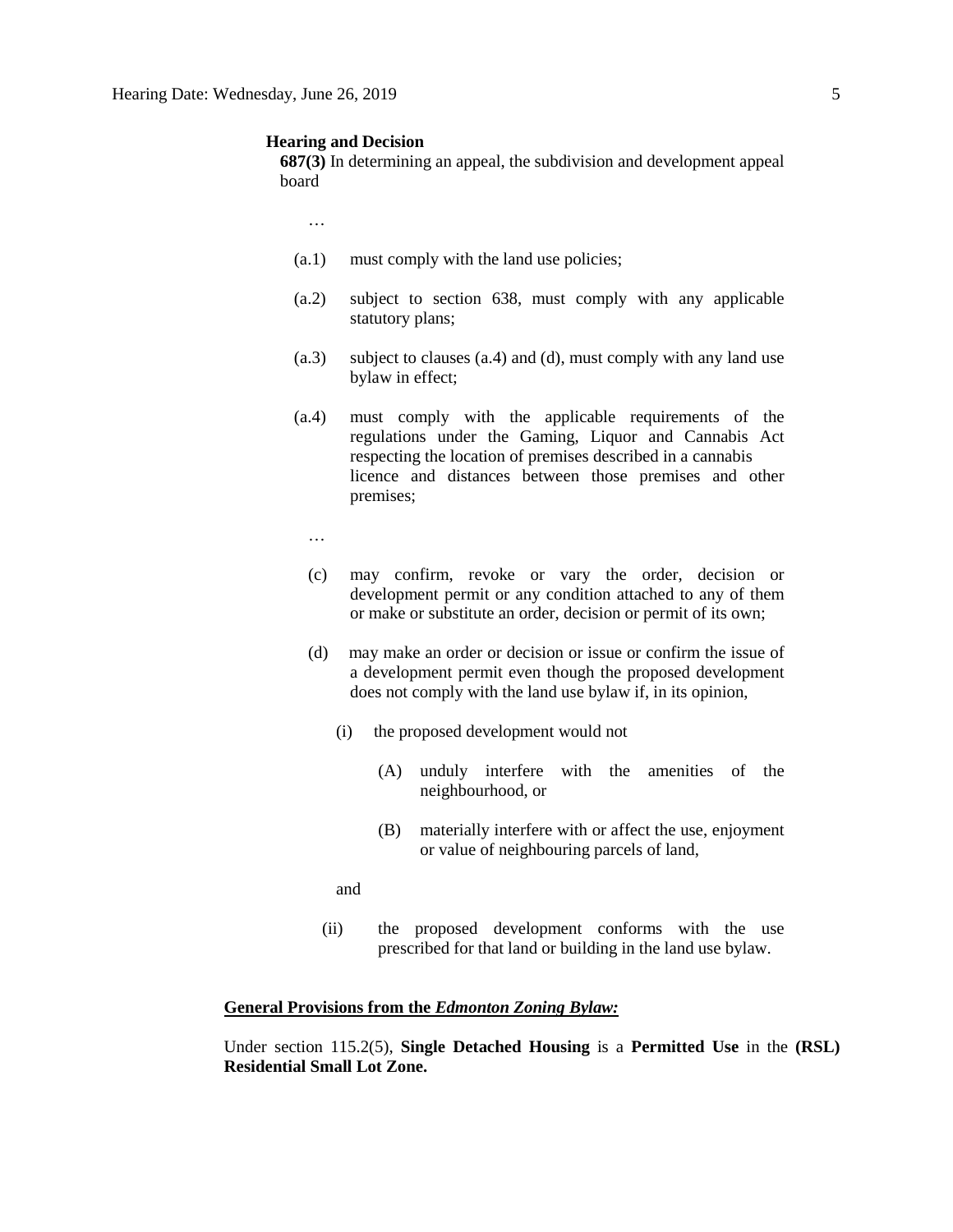#### Hearing Date: Wednesday, June 26, 2019 6

Under section 6.1, **Accessory** means "when used to describe a Use or building, a Use or building naturally or normally incidental, subordinate, and devoted to the principal Use or building, and located on the same lot or Site."

Under section 6.1, **Driveway** means "an area that provides access for vehicles from a public or private roadway to a Garage or Parking Area and does not include a Walkway."

Under section 6.1, **Front Yard** means:

the portion of a Site abutting the Front Lot Line extending across the full width of the Site, situated between the Front Lot Line and the nearest wall of the principal building, not including projections.



Under section 6.1, **Garage** means "an Accessory building, or part of a principal building designed and used primarily for the storage of motor vehicles and includes a carport."

Under section 6.1, **Parking Area** means "an area that is used for the parking of vehicles. A Parking Area is comprised of one or more parking spaces, and includes a parking pad, but does not include a Driveway."

Under section 6.1, **Walkway** means "a path for pedestrian circulation that cannot be used for vehicular parking."

Section 115.1 states that the **General Purpose** of **(RSL) Residential Small Lot Zone** is:

to provide for smaller lot Single Detached Housing with attached Garages in a suburban setting that provides the opportunity for the more efficient utilization of undeveloped suburban areas and includes the opportunity for Secondary Suites and Garden Suites.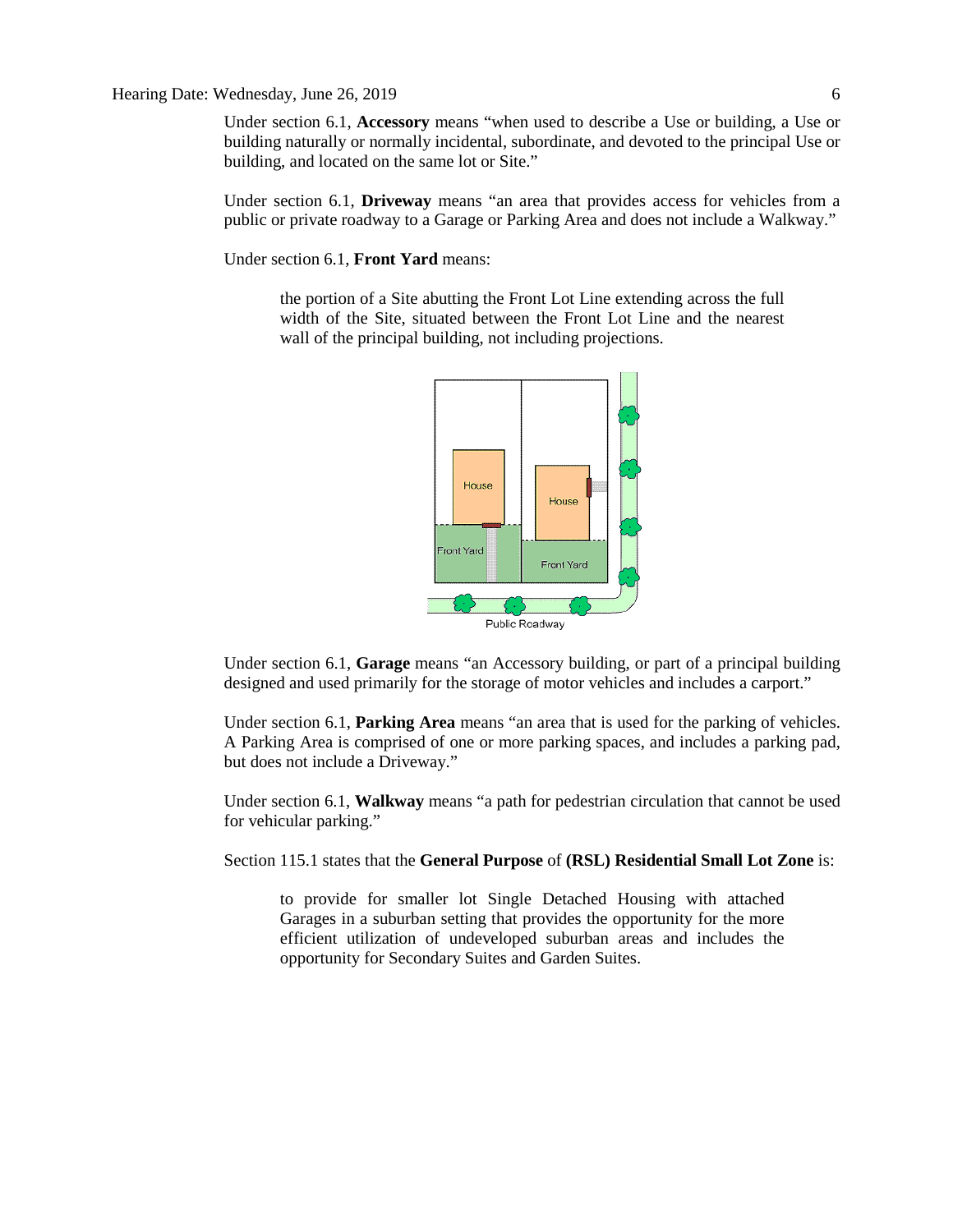# *Off-street Parking and Loading Regulations*

Section 54.1(4) states:

The Front Yard of any ground level Dwelling in any Residential Zone, or in the case of a corner Site, either the Front Yard or the flanking Side Yard in any Residential Zone, may include a maximum of one Driveway. The Driveway shall:

# **a. lead directly from the roadway to the Garage or Parking Area;**

- b. for a Garage or Parking Area with one parking space, have a maximum width of [4.3 m,](javascript:void(0);) or the width of the Garage or Parking Area, whichever is the lesser;
- **c. For a Garage or Parking Area with two or more parking spaces, have a maximum width that shall be calculated as the product of [3.7 m](javascript:void(0);) multiplied by the total number of adjacent side-by-side parking spaces contained within the Garage or Parking Area, or the width of the Garage or Parking Area, whichever is the lesser; and**
- d. for a Site Zoned RF1 and less than [10.4 m](javascript:void(0);) wide, have a maximum width of [4.3 m.](javascript:void(0);)

#### **Development Officer's Determination**

**1. The Driveway shall lead directly from the roadway to the Garage or Parking Area. (Reference Section 54.1(4)(a)) The proposed Driveway extension leads to the front of the house not to a Garage or Parking Area.**

**2. The width of the Driveway shall not exceed the width of the Garage. (Reference Section 54.1(4)(c)) The width of the proposed Driveway and Driveway extension is 2.6 m greater than the width of the Garage.** [unedited]

*Location of Vehicular Parking Facilities* 

Section 54.2(2) states:

…

e. Except as otherwise provided for in this Bylaw, parking spaces, not including Driveways, shall be located in accordance with the following: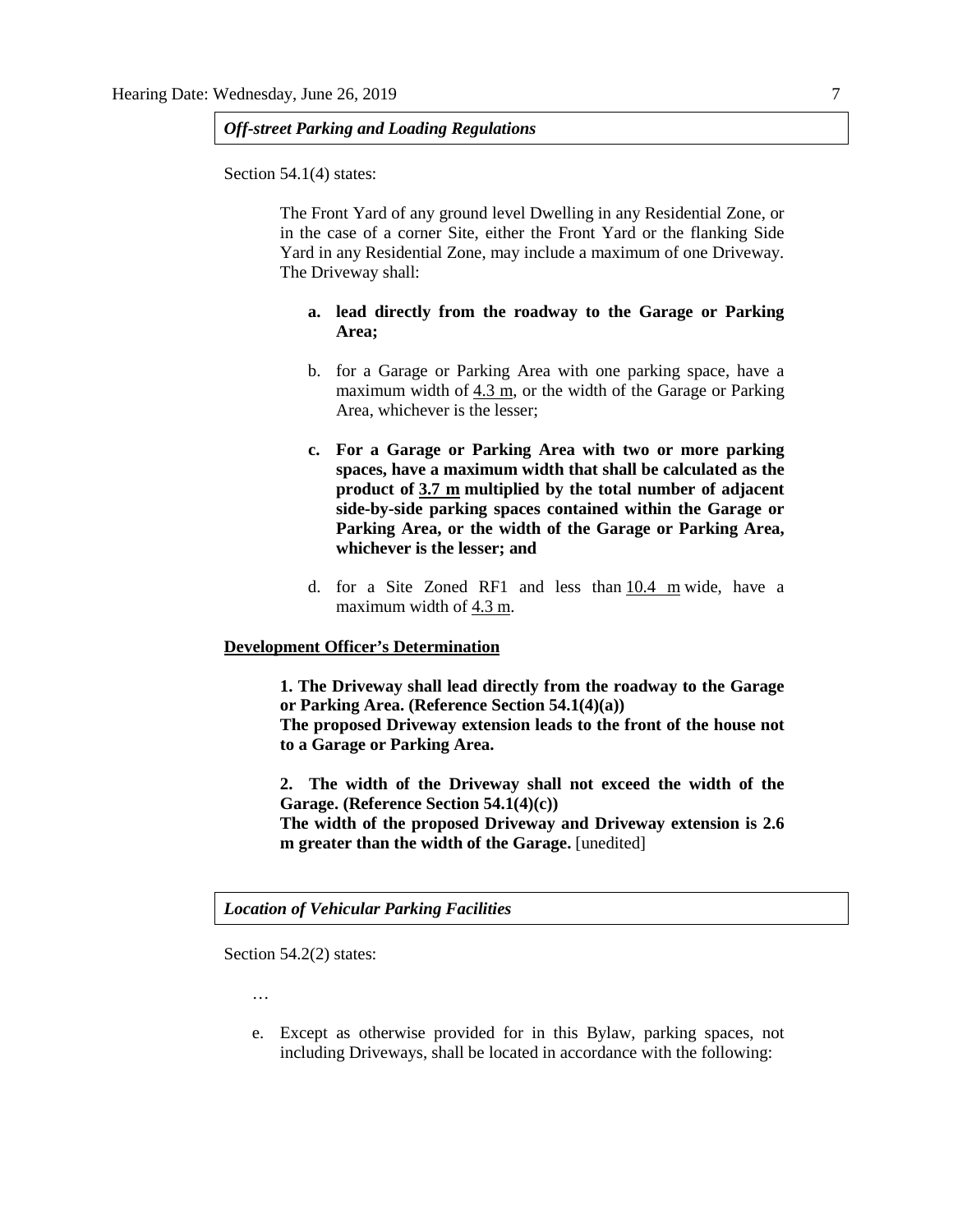**i. parking spaces shall not be located within a Front Yard in a Residential Zone;**

**Development Officer's Determination**

...

**3. Parking spaces shall not be located within a Front Yard in a Residential Zone. (Section 54.2.2.e.(i)) The proposed Driveway extension will create parking spaces in the Front Yard in a Residential Zone.** [unedited]

### Notice to Applicant/Appellant

Provincial legislation requires that the Subdivision and Development Appeal Board issue its official decision in writing within fifteen days of the conclusion of the hearing.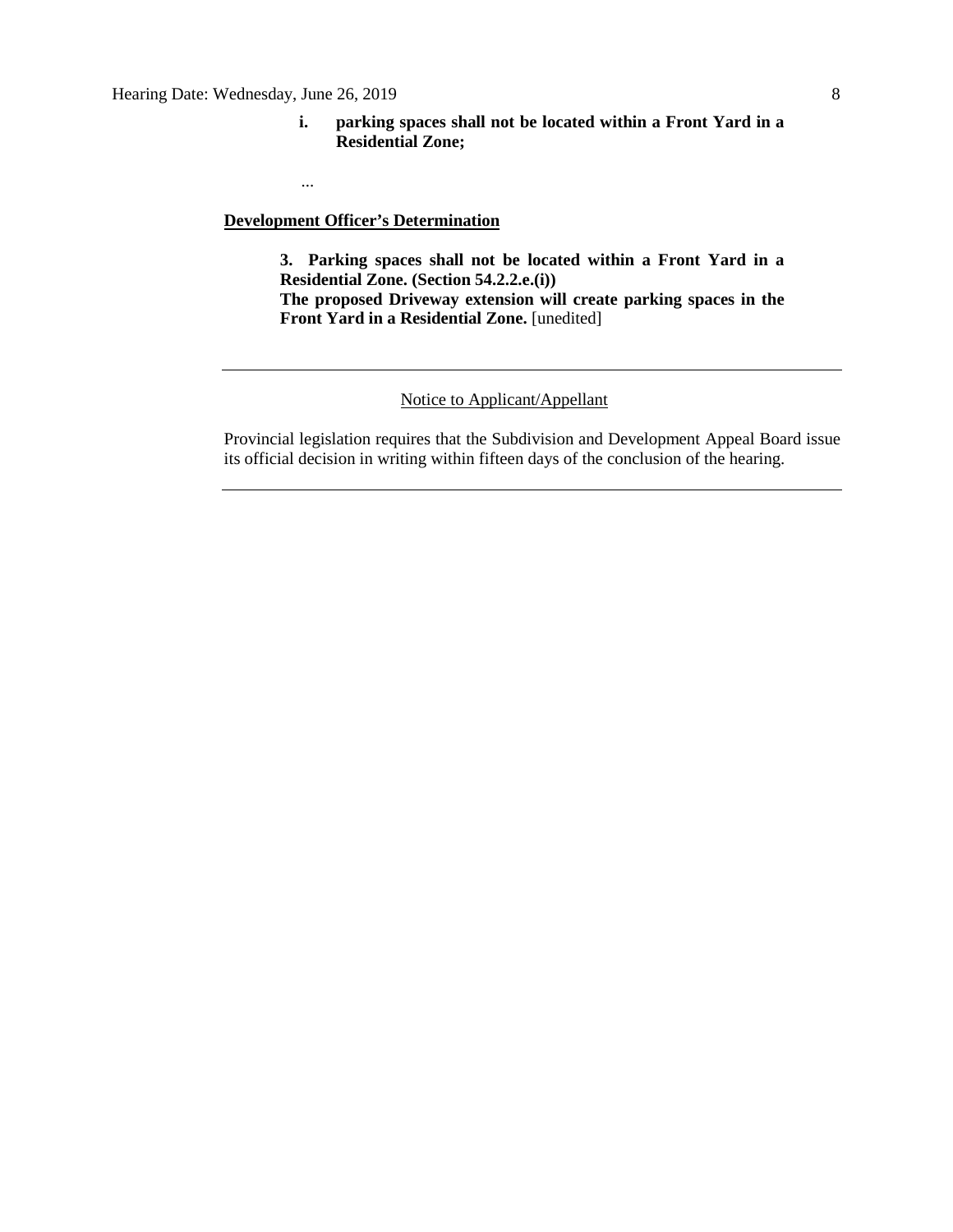|                                                                                                                                                                                                                        |                                                   |                                | Project Number: 313136919-001<br><b>Application Date:</b><br>MAY 08, 2019                                                     |  |  |  |  |
|------------------------------------------------------------------------------------------------------------------------------------------------------------------------------------------------------------------------|---------------------------------------------------|--------------------------------|-------------------------------------------------------------------------------------------------------------------------------|--|--|--|--|
| <b>monton</b>                                                                                                                                                                                                          | <b>Application for</b>                            |                                | Printed:<br>June 3, 2019 at 11:19 AM<br>Page:<br>$1$ of $2$                                                                   |  |  |  |  |
| <b>Driveway Extension Permit</b>                                                                                                                                                                                       |                                                   |                                |                                                                                                                               |  |  |  |  |
| This document is a Development Permit Decision for the development application described below.                                                                                                                        |                                                   |                                |                                                                                                                               |  |  |  |  |
| Applicant                                                                                                                                                                                                              | Property Address(es) and Legal Description(s)     |                                |                                                                                                                               |  |  |  |  |
|                                                                                                                                                                                                                        | 17107 - 74 STREET NW<br>Plan 1223878 Blk 7 Lot 74 |                                |                                                                                                                               |  |  |  |  |
|                                                                                                                                                                                                                        |                                                   | <b>Location(s) of Work</b>     |                                                                                                                               |  |  |  |  |
|                                                                                                                                                                                                                        |                                                   | Suite:<br>17107 - 74 STREET NW |                                                                                                                               |  |  |  |  |
|                                                                                                                                                                                                                        |                                                   | Suite:                         | BSMT, 17107 - 74 STREET NW                                                                                                    |  |  |  |  |
|                                                                                                                                                                                                                        |                                                   | Entryway: 17107 - 74 STREET NW |                                                                                                                               |  |  |  |  |
|                                                                                                                                                                                                                        |                                                   | Building: 17107 - 74 STREET NW |                                                                                                                               |  |  |  |  |
| <b>Scope of Application</b>                                                                                                                                                                                            |                                                   |                                |                                                                                                                               |  |  |  |  |
| To construct exterior alterations to a Single Detached House (Driveway extension 2.6 m x 5.6 m long).                                                                                                                  |                                                   |                                |                                                                                                                               |  |  |  |  |
| <b>Permit Details</b>                                                                                                                                                                                                  |                                                   |                                |                                                                                                                               |  |  |  |  |
| Class Of Permit: Class B                                                                                                                                                                                               |                                                   | Site Area (sq. m.): 366.28     |                                                                                                                               |  |  |  |  |
| Stat. Plan Overlay/Annex Area: (none)                                                                                                                                                                                  |                                                   |                                |                                                                                                                               |  |  |  |  |
| I/We certify that the above noted details are correct.                                                                                                                                                                 |                                                   |                                |                                                                                                                               |  |  |  |  |
| Applicant signature:                                                                                                                                                                                                   |                                                   |                                |                                                                                                                               |  |  |  |  |
| <b>Development Application Decision</b>                                                                                                                                                                                |                                                   |                                |                                                                                                                               |  |  |  |  |
| Refused                                                                                                                                                                                                                |                                                   |                                |                                                                                                                               |  |  |  |  |
| Issue Date: Jun 03, 2019 Development Authority: FOLKMAN, JEREMY                                                                                                                                                        |                                                   |                                |                                                                                                                               |  |  |  |  |
| <b>Reason for Refusal</b>                                                                                                                                                                                              |                                                   |                                |                                                                                                                               |  |  |  |  |
| 1. The Driveway shall lead directly from the roadway to the Garage or Parking Area. (Reference Section 54.1(4)(a))<br>The proposed Driveway extension leads to the front of the house not to a Garage or Parking Area. |                                                   |                                |                                                                                                                               |  |  |  |  |
| 2. The width of the Driveway shall not exceed the width of the Garage. (Reference Section 54.1(4)(c))<br>The width of the proposed Driveway and Driveway extension is 2.6 m greater than the width of the Garage.      |                                                   |                                |                                                                                                                               |  |  |  |  |
| 3. Parking spaces shall not be located within a Front Yard in a Residential Zone. (Section 54.2.2.e.(i))<br>The proposed Driveway extension will create parking spaces in the Front Yard in a Residential Zone.        |                                                   |                                |                                                                                                                               |  |  |  |  |
|                                                                                                                                                                                                                        |                                                   |                                |                                                                                                                               |  |  |  |  |
| <b>Rights of Appeal</b>                                                                                                                                                                                                |                                                   |                                |                                                                                                                               |  |  |  |  |
| through 689 of the Municipal Government Act.                                                                                                                                                                           |                                                   |                                | The Applicant has the right of appeal within 21 days after the date on which the decision is made, as outlined in Section 683 |  |  |  |  |
| <b>Building Permit Decision</b>                                                                                                                                                                                        |                                                   |                                |                                                                                                                               |  |  |  |  |
| Refused                                                                                                                                                                                                                |                                                   |                                |                                                                                                                               |  |  |  |  |
| Fees                                                                                                                                                                                                                   |                                                   |                                |                                                                                                                               |  |  |  |  |
|                                                                                                                                                                                                                        | <b>Fee Amount</b><br><b>Amount Paid</b>           | Receipt#                       | <b>Date Paid</b>                                                                                                              |  |  |  |  |
| <b>Development Application Fee</b>                                                                                                                                                                                     | \$173.00<br>\$173.00                              | 83493709693S001                | May 08, 2019                                                                                                                  |  |  |  |  |
|                                                                                                                                                                                                                        |                                                   |                                |                                                                                                                               |  |  |  |  |
|                                                                                                                                                                                                                        |                                                   |                                |                                                                                                                               |  |  |  |  |
|                                                                                                                                                                                                                        | THIS IS NOT A PERMIT                              |                                |                                                                                                                               |  |  |  |  |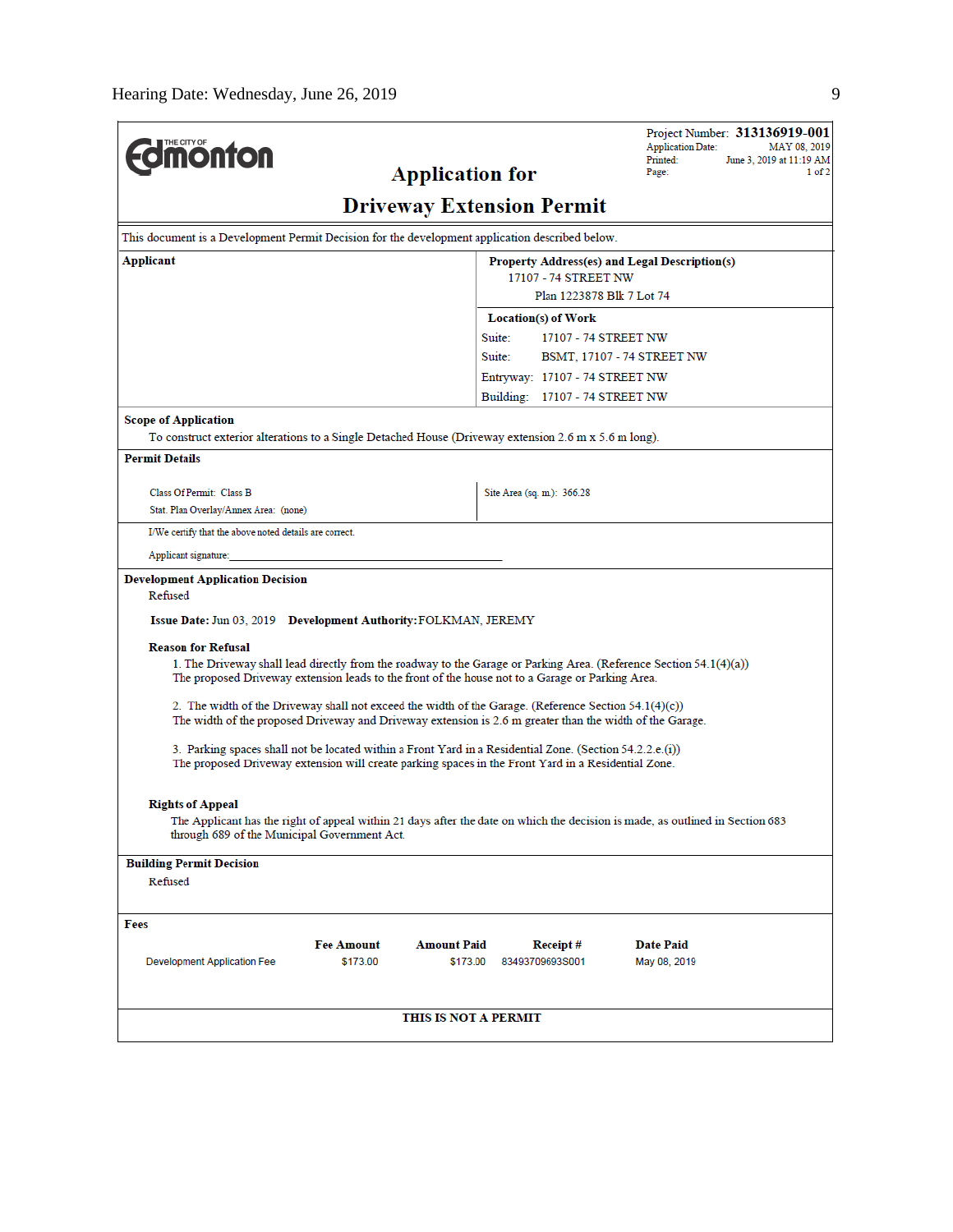| <b>Edinonton</b><br><b>Application for</b> |                             |                    | Project Number: 313136919-001<br><b>Application Date:</b><br>MAY 08, 2019<br>Printed:<br>June 3, 2019 at 11:19 AM<br>Page:<br>$2$ of $2$ |                  |  |
|--------------------------------------------|-----------------------------|--------------------|------------------------------------------------------------------------------------------------------------------------------------------|------------------|--|
| <b>Driveway Extension Permit</b>           |                             |                    |                                                                                                                                          |                  |  |
| Fees                                       |                             |                    |                                                                                                                                          |                  |  |
| <b>Total GST Amount:</b>                   | <b>Fee Amount</b><br>\$0.00 | <b>Amount Paid</b> | Receipt#                                                                                                                                 | <b>Date Paid</b> |  |
| Totals for Permit:                         | \$173.00                    | \$173.00           |                                                                                                                                          |                  |  |
|                                            |                             |                    |                                                                                                                                          |                  |  |
|                                            |                             |                    |                                                                                                                                          |                  |  |
|                                            |                             |                    |                                                                                                                                          |                  |  |
|                                            |                             |                    |                                                                                                                                          |                  |  |
|                                            |                             |                    |                                                                                                                                          |                  |  |
|                                            |                             |                    |                                                                                                                                          |                  |  |
|                                            |                             |                    |                                                                                                                                          |                  |  |
|                                            |                             |                    |                                                                                                                                          |                  |  |
|                                            |                             |                    |                                                                                                                                          |                  |  |
|                                            |                             |                    |                                                                                                                                          |                  |  |
|                                            |                             |                    |                                                                                                                                          |                  |  |
|                                            |                             |                    |                                                                                                                                          |                  |  |
|                                            |                             |                    |                                                                                                                                          |                  |  |
|                                            |                             |                    |                                                                                                                                          |                  |  |
|                                            |                             |                    |                                                                                                                                          |                  |  |
|                                            |                             |                    |                                                                                                                                          |                  |  |
|                                            |                             |                    |                                                                                                                                          |                  |  |
|                                            |                             |                    |                                                                                                                                          |                  |  |
|                                            |                             |                    |                                                                                                                                          |                  |  |
|                                            | THIS IS NOT A PERMIT        |                    |                                                                                                                                          |                  |  |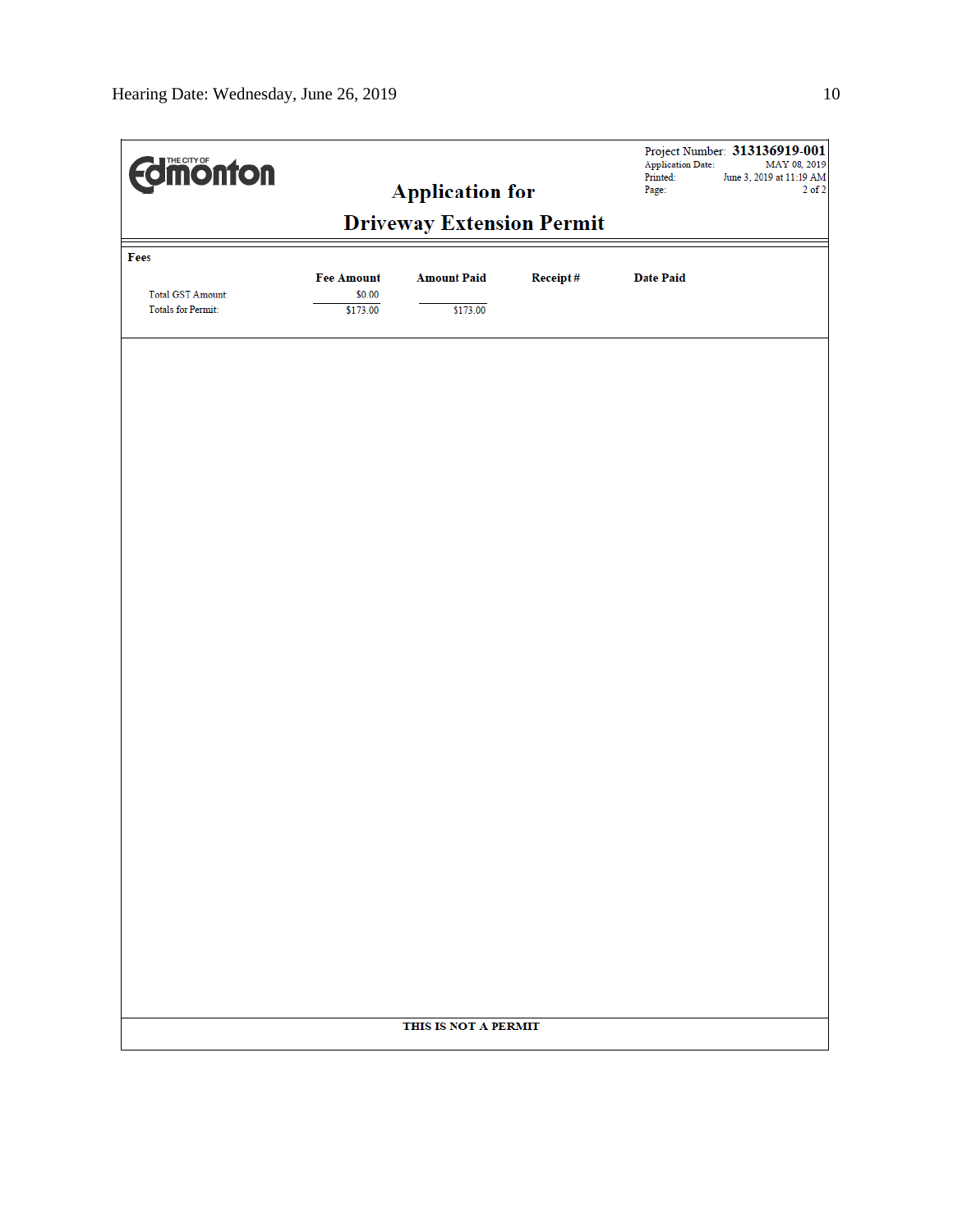

Site Location **Community Contracts** File: SDAB-D-19-096

N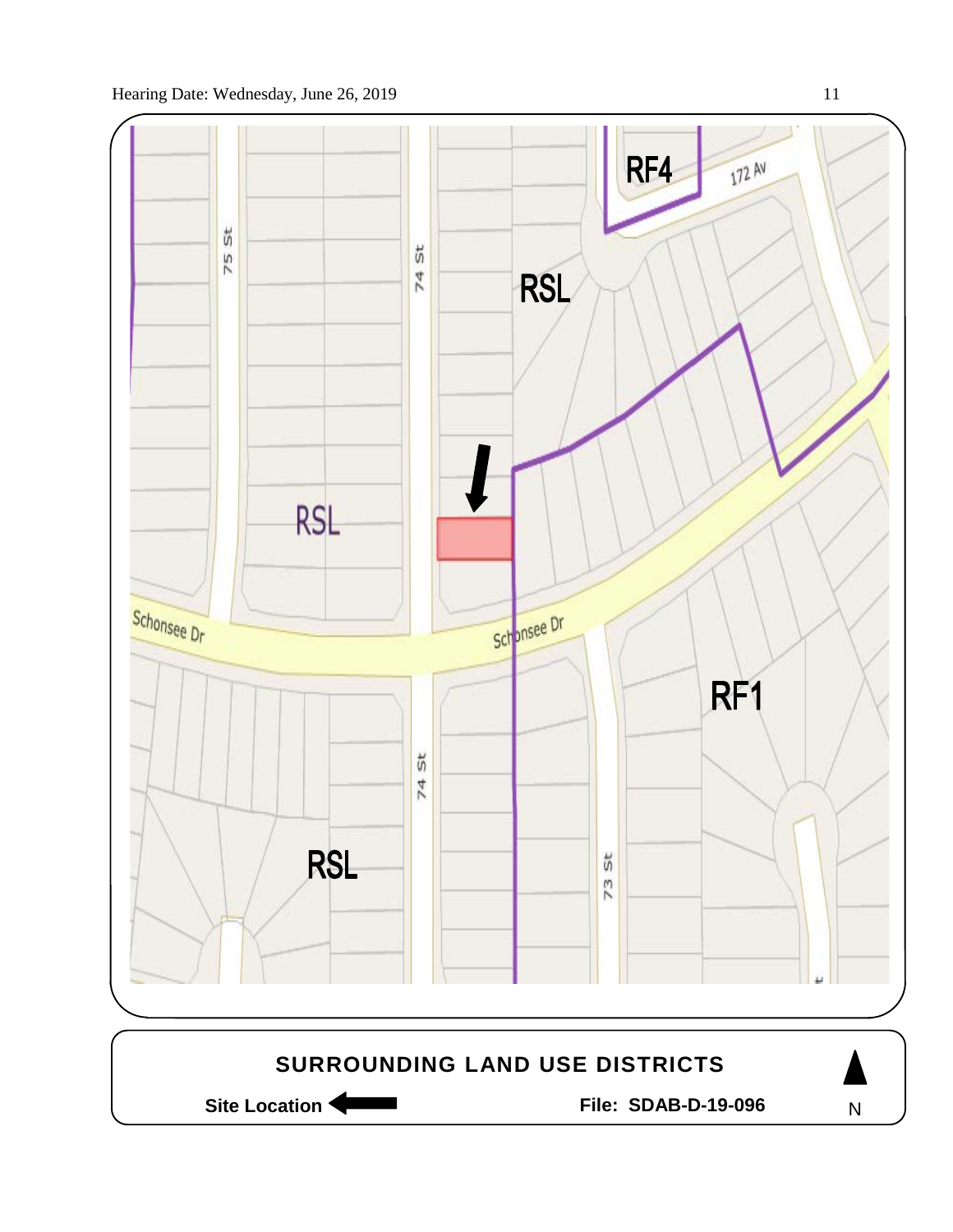| AN APPEAL FROM THE DECISION OF THE DEVELOPMENT OFFICER |                                                                                     |
|--------------------------------------------------------|-------------------------------------------------------------------------------------|
| <b>APPELLANT:</b>                                      |                                                                                     |
| <b>APPLICATION NO.:</b>                                | 149168726-001                                                                       |
| <b>APPLICATION TO:</b>                                 | Construct a 2.24 metres high Fence in the<br>required front and flanking side yard. |
| <b>DECISION OF THE</b><br>DEVELOPMENT AUTHORITY:       | Refused                                                                             |
| <b>DECISION DATE:</b>                                  | May 17, 2019                                                                        |
| <b>DATE OF APPEAL:</b>                                 | May 31, 2019                                                                        |
| <b>MUNICIPAL DESCRIPTION</b><br>OF SUBJECT PROPERTY:   | 7803 - 103 Avenue NW                                                                |
| <b>LEGAL DESCRIPTION:</b>                              | Plan 5515AE Blk 23 Lot 16                                                           |
| ZONE:                                                  | (RF3) Small Scale Infill Development<br>Zone                                        |
| <b>OVERLAY:</b>                                        | Mature Neighbourhood Overlay                                                        |
| <b>STATUTORY PLAN:</b>                                 | N/A                                                                                 |
|                                                        |                                                                                     |

# *Grounds for Appeal*

The Appellant provided the following reasons for appealing the decision of the Development Authority:

The fence has been on the property for over five years. We have three children and the fence was built for their protection. We have had no complaints in the five years that it has been in place.

# *General Matters*

# **Appeal Information:**

The *Municipal Government Act*, RSA 2000, c M-26 states the following: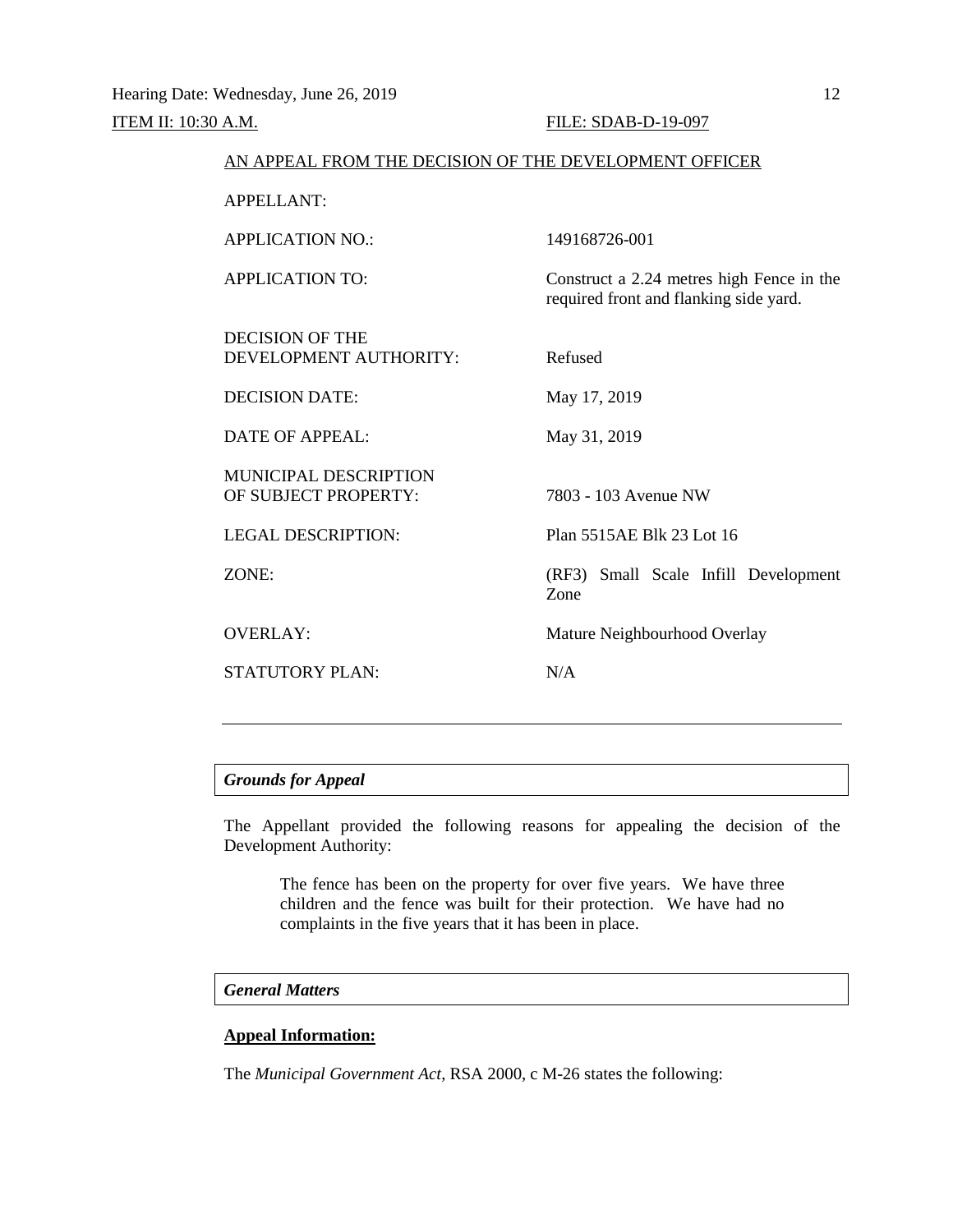## **Grounds for Appeal**

**685(1)** If a development authority

- (a) fails or refuses to issue a development permit to a person,
- (b) issues a development permit subject to conditions, or
- (c) issues an order under section 645,

the person applying for the permit or affected by the order under section 645 may appeal to the subdivision and development appeal board.

## **Appeals**

**686(1)** A development appeal to a subdivision and development appeal board is commenced by filing a notice of the appeal, containing reasons, with the board,

- (a) in the case of an appeal made by a person referred to in section 685(1)
	- (i) with respect to an application for a development permit,
		- (A) within 21 days after the date on which the written decision is given under section 642, […]

#### **Hearing and Decision**

**687(3)** In determining an appeal, the subdivision and development appeal board

…

- (a.1) must comply with the land use policies;
- (a.2) subject to section 638, must comply with any applicable statutory plans;
- (a.3) subject to clauses (a.4) and (d), must comply with any land use bylaw in effect;
- (a.4) must comply with the applicable requirements of the regulations under the Gaming, Liquor and Cannabis Act respecting the location of premises described in a cannabis licence and distances between those premises and other premises;
	- …
	- (c) may confirm, revoke or vary the order, decision or development permit or any condition attached to any of them or make or substitute an order, decision or permit of its own;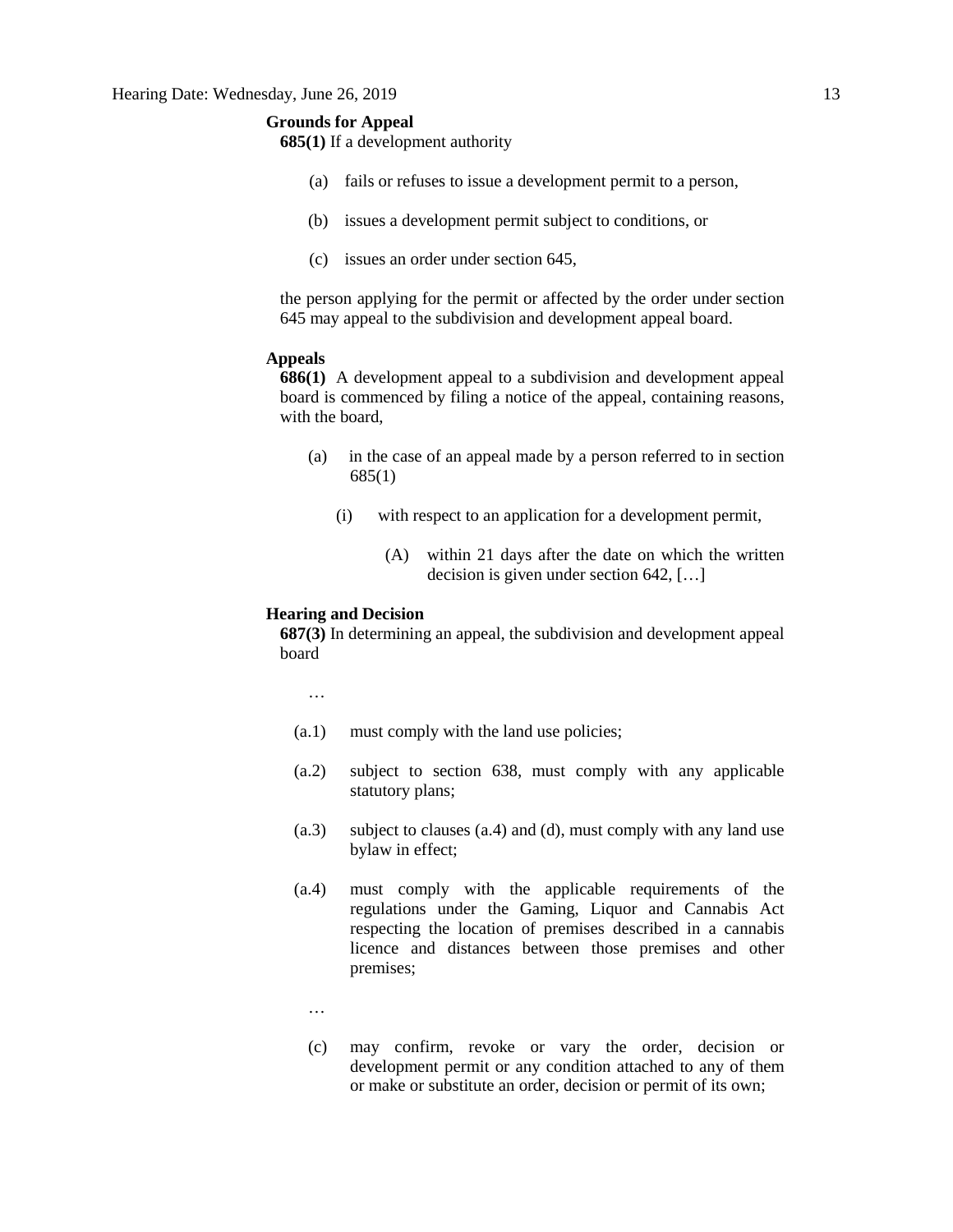- (d) may make an order or decision or issue or confirm the issue of a development permit even though the proposed development does not comply with the land use bylaw if, in its opinion,
	- (i) the proposed development would not
		- (A) unduly interfere with the amenities of the neighbourhood, or
		- (B) materially interfere with or affect the use, enjoyment or value of neighbouring parcels of land,

and

(ii) the proposed development conforms with the use prescribed for that land or building in the land use bylaw.

### **General Provisions from the** *Edmonton Zoning Bylaw:*

Under section 140.2(10), **Single Detached Housing** is a **Permitted Use** in the **(RF3) Small Scale Infill Development Zone**.

Under section 6.1, **Accessory** means "when used to describe a Use or building, a Use or building naturally or normally incidental, subordinate, and devoted to the principal Use or building, and located on the same lot or Site.

Under section 6.1, **Fence** means "a structure constructed at ground level, used to prevent or restrict passage, provide visual screening, noise attenuation, Landscaping, or to mark a boundary."

Under section 6.1, **Height** means "a vertical distance between two points."

Under section 6.1, **Side Yard** means:

that portion of a Site abutting a Side Lot Line extending from the Front Yard to the Rear Yard. The Side Yard is situated between the Side Lot Line and the nearest wall of principal building, not including projections.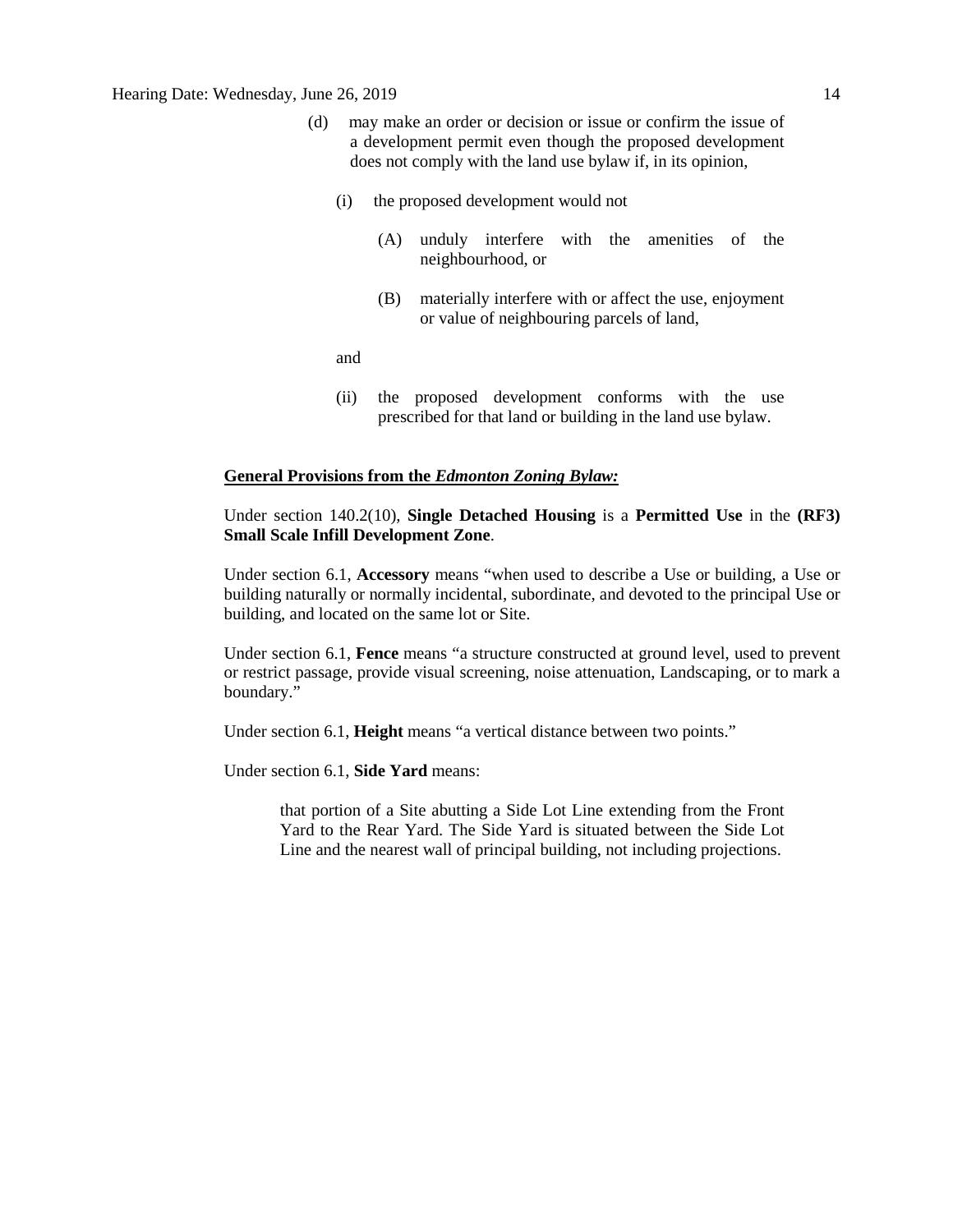

## Section 140.1 states that the **General Purpose** of the **(RF3) Small Scale Infill Development Zone** is:

to provide for Single Detached Housing and Semi-detached Housing while allowing small-scale conversion and infill redevelopment to buildings containing up to four principal Dwellings under certain conditions, including Secondary Suites and Garden Suites.

# Section 814.1 states that the **General Purpose** of the **Mature Neighbourhood Overlay** is to:

to regulate residential development in Edmonton's mature residential neighbourhoods, while responding to the context of surrounding development, maintaining the pedestrian-oriented design of the streetscape, and to provide an opportunity for consultation by gathering input from affected parties on the impact of a proposed variance to the Overlay regulations.

## *Fences, Walls, Gates, and Privacy Screening in Residential Zones*

Section 49.1 states the following with respect to *Fences, walls and gates*:

- a. The regulations contained within Section 49.1 of this Bylaw apply to:
	- i. the Height of the material used in the construction of a Fence, wall, or gate, such as but not limited to boards, panels, masonry, ornamental iron, and chain link, plus any additional elements used for screening, such as, but not limited to, lattice.
- b. Notwithstanding subsection 49(1)(a), the regulations for Fences, walls, and gates contained within this Section do not apply to the Height of the posts or other supporting material used to anchor the Fence, wall, or gate.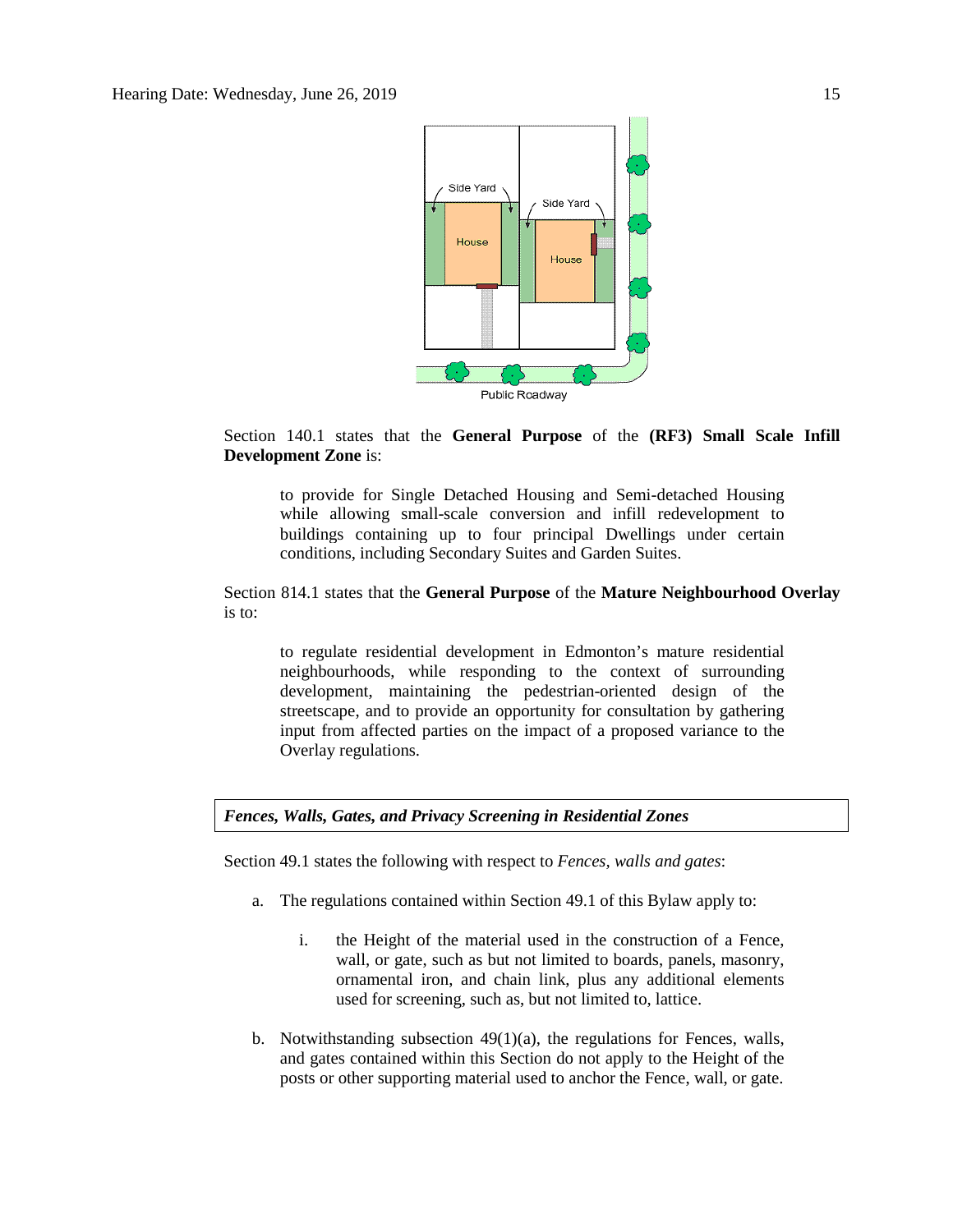- c. The Height of a Fence, wall, or gate shall be measured from the general ground level 0.5 m back from the property line of the Site on which the Fence, wall, or gate is to be constructed.
- d. On an Interior Site, the Height of a Fence, wall, or gate shall not exceed:
	- i. 1.2 m for the portion of the Fence, wall, or gate constructed in the Front Yard, and
	- ii. 1.85 m in all other Yards.
- **e. On a Corner Site, the Height of a Fence, wall, or gate shall not exceed:**
	- **i. 1.2 m for the portion of the Fence, wall, or gate constructed in the Front Yard,**
	- ii. **1.2 m for the portion of the Fence, wall, or gate situated between the flanking Side Lot Line and the foremost side Façade of the principal structure, and extending from the Front Lot Line to the Rear Lot Line,** and
	- iii. 1.85 m in all other Yards.
- f. In the case where the permitted Height of a Fence, wall, or gate is 1.2 m, the Development Officer may vary the Height of the Fence, wall, or gate to a maximum of 1.85 m, in order to provide additional screening from public roadways or incompatible adjacent Uses,
- g. In the case where the permitted Height of a Fence, wall, or gate is 1.85 m, the Development Officer may vary the Height of the Fence, wall, or gate to a maximum of 2.44 m, in order to provide additional screening from public roadways or incompatible adjacent Uses,
- h. Notwithstanding subsection 49.1(f) and subsection 49.1(g) of this Bylaw, in the case of Double Fronting Sites, the Development Officer may grant a variance to allow a Fence, wall, or gate of up to 1.85 m in Height in one of the Front Yards, and allow a Fence, wall, or gate of up to 2.44 m in Height in the other Front Yard, having regard to the location of Fences, walls, and gates in the surrounding area and the requirement for screening.

# **Development Officer's Determination**

**Section 49.1(e)(i) - 1.2 m for the portion of the Fence, wall, or gate constructed in the Front Yard**

**Section 49.1(e)(ii) - On a Corner Site, the Height of a Fence, wall, or gate shall not exceed 1.2 m for the portion of the Fence, wall, or gate situated between the flanking Side Lot Line and the foremost side**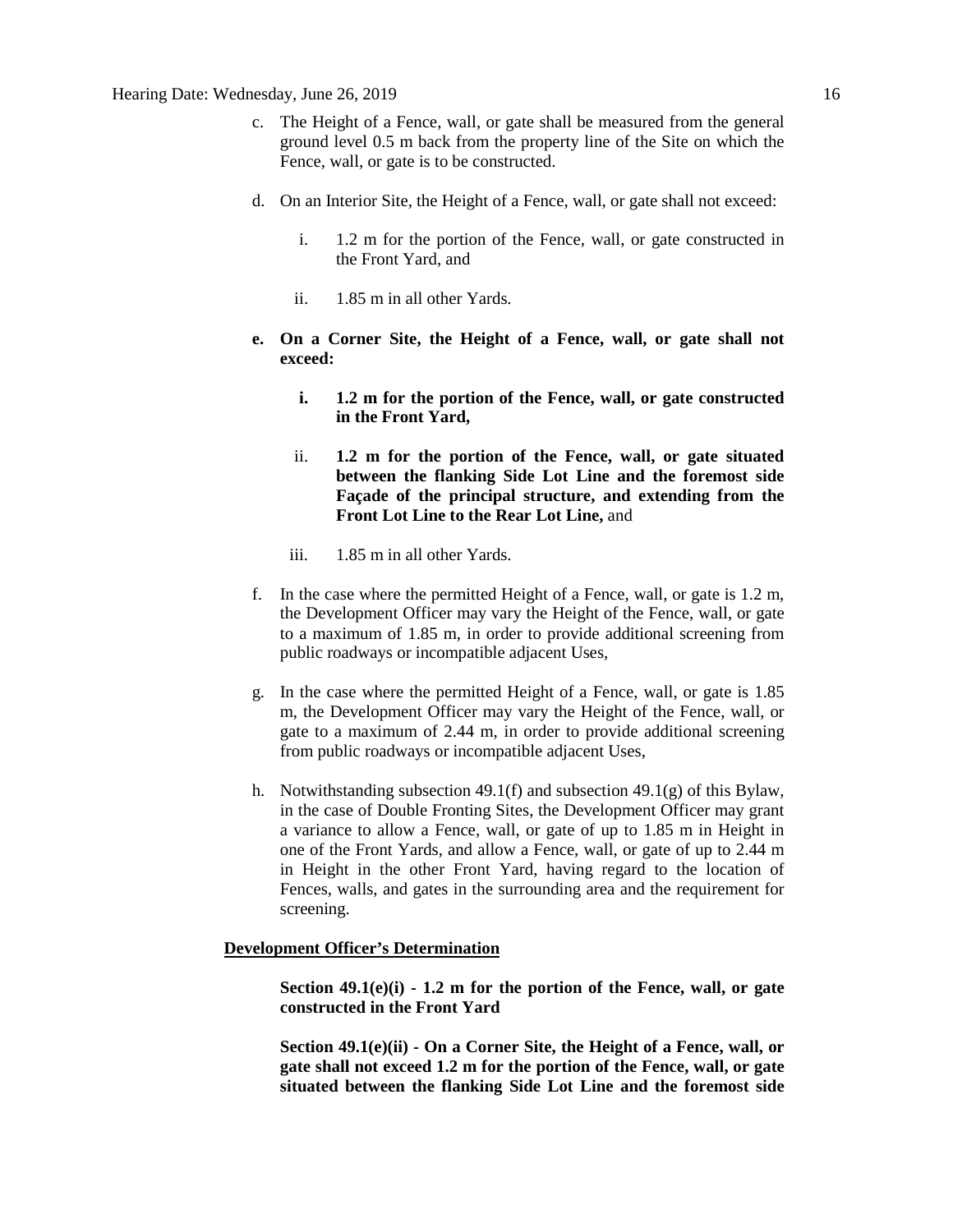**Façade of the principal structure, and extending from the Front Lot Line to the Rear Lot Line.** 

**The existing fence is 2.24m instead of 1.2m.** [unedited]

Notice to Applicant/Appellant

Provincial legislation requires that the Subdivision and Development Appeal Board issue its official decision in writing within fifteen days of the conclusion of the hearing.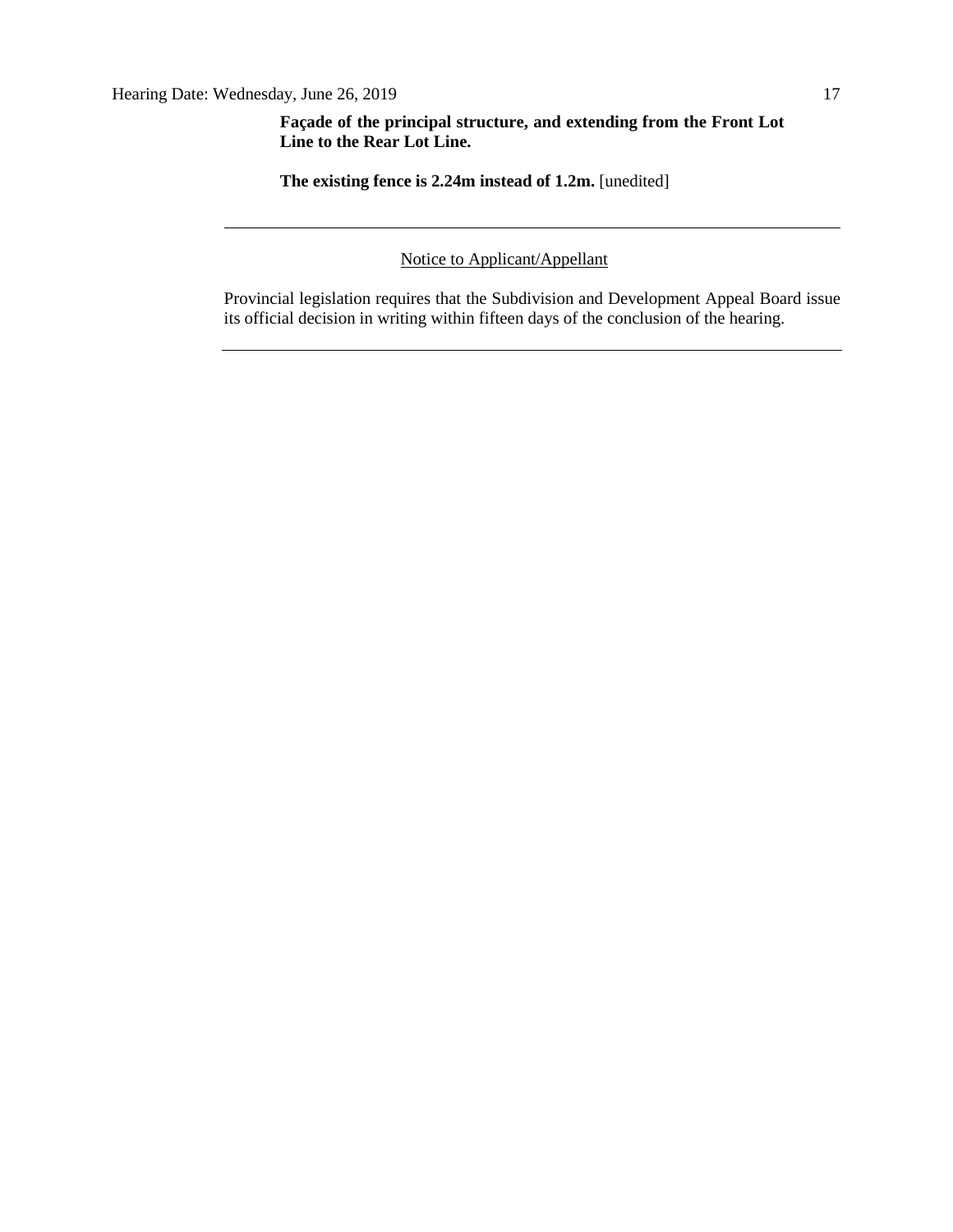| <b>ionton</b>                                                                                   |                                                                                                                                                                                                                                                                                |                        |                                                         | <b>Application Date:</b><br>Printed:          | Project Number: 149168726-001<br>JAN 31, 2014<br>May 21, 2019 at 9:56 AM |  |  |
|-------------------------------------------------------------------------------------------------|--------------------------------------------------------------------------------------------------------------------------------------------------------------------------------------------------------------------------------------------------------------------------------|------------------------|---------------------------------------------------------|-----------------------------------------------|--------------------------------------------------------------------------|--|--|
|                                                                                                 |                                                                                                                                                                                                                                                                                | <b>Application for</b> |                                                         | Page:                                         | 1 of 2                                                                   |  |  |
| <b>Minor Development Permit</b>                                                                 |                                                                                                                                                                                                                                                                                |                        |                                                         |                                               |                                                                          |  |  |
| This document is a Development Permit Decision for the development application described below. |                                                                                                                                                                                                                                                                                |                        |                                                         |                                               |                                                                          |  |  |
| Applicant                                                                                       |                                                                                                                                                                                                                                                                                |                        |                                                         | Property Address(es) and Legal Description(s) |                                                                          |  |  |
|                                                                                                 | 7803 - 103 AVENUE NW<br>Plan 5515AE Blk 23 Lot 16                                                                                                                                                                                                                              |                        |                                                         |                                               |                                                                          |  |  |
|                                                                                                 |                                                                                                                                                                                                                                                                                |                        |                                                         |                                               |                                                                          |  |  |
|                                                                                                 |                                                                                                                                                                                                                                                                                | Suite:                 | <b>Specific Address(es)</b>                             | 7803 - 103 AVENUE NW                          |                                                                          |  |  |
|                                                                                                 |                                                                                                                                                                                                                                                                                |                        | Entryway: 7803 - 103 AVENUE NW                          |                                               |                                                                          |  |  |
|                                                                                                 |                                                                                                                                                                                                                                                                                |                        | Building: 7803 - 103 AVENUE NW                          |                                               |                                                                          |  |  |
| <b>Scope of Application</b>                                                                     |                                                                                                                                                                                                                                                                                |                        |                                                         |                                               |                                                                          |  |  |
| To construct a 2.24m high Fence in the required front and flanking side yard.                   |                                                                                                                                                                                                                                                                                |                        |                                                         |                                               |                                                                          |  |  |
| <b>Permit Details</b>                                                                           |                                                                                                                                                                                                                                                                                |                        |                                                         |                                               |                                                                          |  |  |
|                                                                                                 |                                                                                                                                                                                                                                                                                |                        |                                                         |                                               |                                                                          |  |  |
| # of Dwelling Units Add/Remove: 0                                                               |                                                                                                                                                                                                                                                                                |                        | # of Primary Dwelling Units To Construct:               |                                               |                                                                          |  |  |
| # of Secondary Suite Dwelling Units To Construct:<br>Client File Reference Number:              |                                                                                                                                                                                                                                                                                |                        | Class of Permit: Class A                                |                                               |                                                                          |  |  |
| Minor Dev. Application Fee: Fence                                                               |                                                                                                                                                                                                                                                                                |                        | Lot Grading Needed?:<br>New Sewer Service Required: N/A |                                               |                                                                          |  |  |
| Secondary Suite Included ?: N                                                                   |                                                                                                                                                                                                                                                                                |                        | Stat. Plan Overlay/Annex Area: Mature Neighbourhood     |                                               |                                                                          |  |  |
|                                                                                                 |                                                                                                                                                                                                                                                                                | Overlay                |                                                         |                                               |                                                                          |  |  |
| I/We certify that the above noted details are correct.                                          |                                                                                                                                                                                                                                                                                |                        |                                                         |                                               |                                                                          |  |  |
| Applicant signature:                                                                            |                                                                                                                                                                                                                                                                                |                        |                                                         |                                               |                                                                          |  |  |
| <b>Development Application Decision</b>                                                         |                                                                                                                                                                                                                                                                                |                        |                                                         |                                               |                                                                          |  |  |
| Refused                                                                                         |                                                                                                                                                                                                                                                                                |                        |                                                         |                                               |                                                                          |  |  |
| Issue Date: May 17, 2019 Development Authority: ALEXANDER, GLENN                                |                                                                                                                                                                                                                                                                                |                        |                                                         |                                               |                                                                          |  |  |
| <b>Reason for Refusal</b>                                                                       |                                                                                                                                                                                                                                                                                |                        |                                                         |                                               |                                                                          |  |  |
|                                                                                                 | Section $49.1(e)(i) - 1.2$ m for the portion of the Fence, wall, or gate constructed in the Front Yard                                                                                                                                                                         |                        |                                                         |                                               |                                                                          |  |  |
|                                                                                                 |                                                                                                                                                                                                                                                                                |                        |                                                         |                                               |                                                                          |  |  |
| Front Lot Line to the Rear Lot Line.                                                            | Section 49.1(e)(ii) - On a Corner Site, the Height of a Fence, wall, or gate shall not exceed 1.2 m for the portion of the Fence, wall,<br>or gate situated between the flanking Side Lot Line and the foremost side Façade of the principal structure, and extending from the |                        |                                                         |                                               |                                                                          |  |  |
| The existing fence is 2.24m instead of 1.2m.                                                    |                                                                                                                                                                                                                                                                                |                        |                                                         |                                               |                                                                          |  |  |
|                                                                                                 |                                                                                                                                                                                                                                                                                |                        |                                                         |                                               |                                                                          |  |  |
| <b>Rights of Appeal</b>                                                                         | The Applicant has the right of appeal within 21 days after the date on which the decision is made, as outlined in Section 683<br>through 689 of the Municipal Government Act.                                                                                                  |                        |                                                         |                                               |                                                                          |  |  |
| Fees                                                                                            |                                                                                                                                                                                                                                                                                |                        |                                                         |                                               |                                                                          |  |  |
|                                                                                                 | <b>Fee Amount</b>                                                                                                                                                                                                                                                              | <b>Amount Paid</b>     | Receipt#                                                | <b>Date Paid</b>                              |                                                                          |  |  |
| Dev. Application Fee                                                                            | \$161.00                                                                                                                                                                                                                                                                       | \$161.00               | 01445652                                                | Jan 31, 2014                                  |                                                                          |  |  |
|                                                                                                 |                                                                                                                                                                                                                                                                                |                        |                                                         |                                               |                                                                          |  |  |
|                                                                                                 |                                                                                                                                                                                                                                                                                | THIS IS NOT A PERMIT   |                                                         |                                               |                                                                          |  |  |
|                                                                                                 |                                                                                                                                                                                                                                                                                |                        |                                                         |                                               |                                                                          |  |  |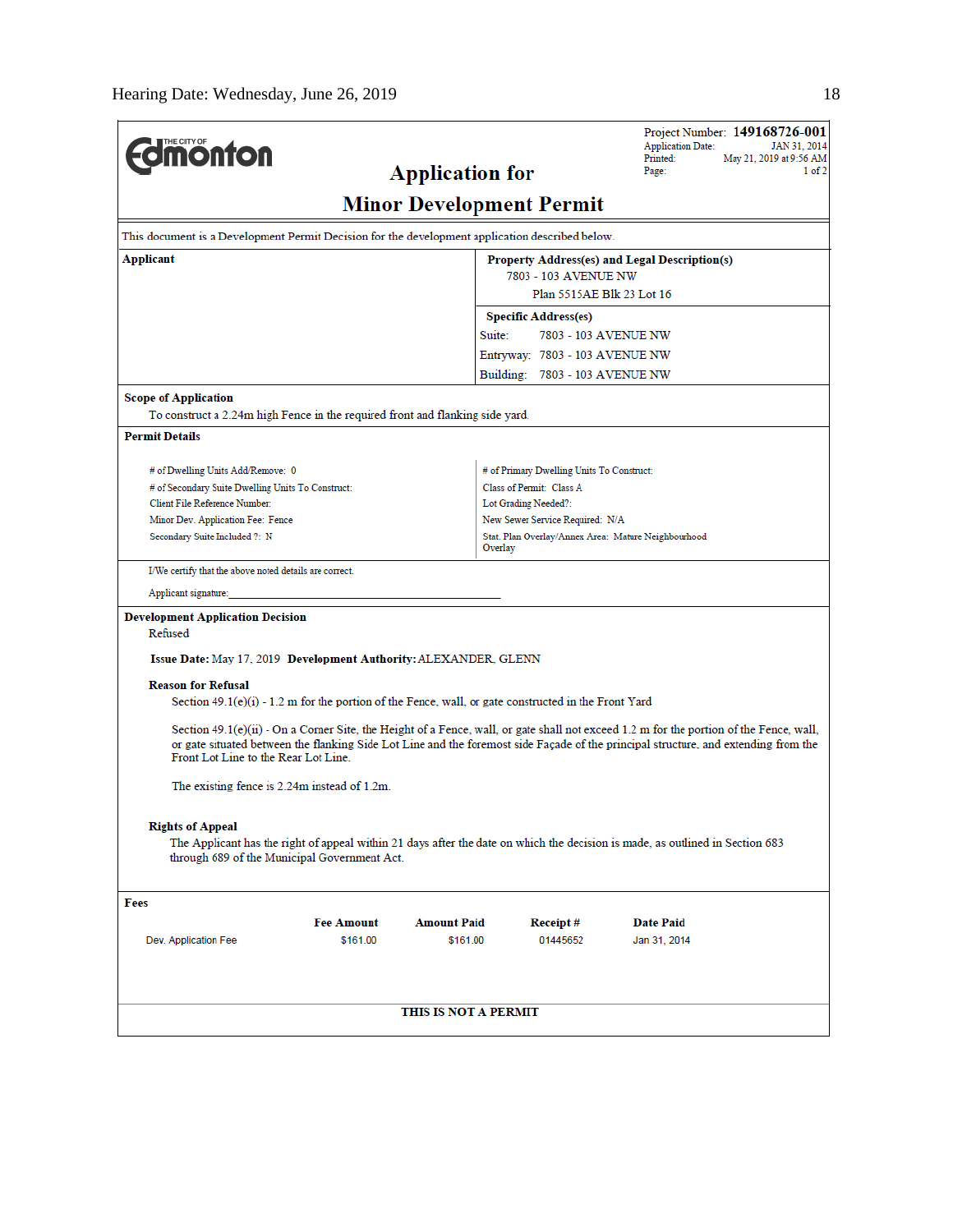| <b>Edimonton</b>                                      |                    |                        | <b>Application Date:</b><br>Printed: | Project Number: 149168726-001<br>JAN 31, 2014<br>May 21, 2019 at 9:56 AM |              |  |
|-------------------------------------------------------|--------------------|------------------------|--------------------------------------|--------------------------------------------------------------------------|--------------|--|
|                                                       |                    | <b>Application for</b> |                                      | Page:                                                                    | $2$ of $2\,$ |  |
| <b>Minor Development Permit</b>                       |                    |                        |                                      |                                                                          |              |  |
| Fees                                                  |                    |                        |                                      |                                                                          |              |  |
|                                                       | <b>Fee Amount</b>  | <b>Amount Paid</b>     | Receipt#                             | <b>Date Paid</b>                                                         |              |  |
| <b>Total GST Amount:</b><br><b>Totals for Permit:</b> | \$0.00<br>\$161.00 | \$161.00               |                                      |                                                                          |              |  |
|                                                       |                    |                        |                                      |                                                                          |              |  |
|                                                       |                    |                        |                                      |                                                                          |              |  |
|                                                       |                    |                        |                                      |                                                                          |              |  |
|                                                       |                    |                        |                                      |                                                                          |              |  |
|                                                       |                    |                        |                                      |                                                                          |              |  |
|                                                       |                    |                        |                                      |                                                                          |              |  |
|                                                       |                    |                        |                                      |                                                                          |              |  |
|                                                       |                    |                        |                                      |                                                                          |              |  |
|                                                       |                    |                        |                                      |                                                                          |              |  |
|                                                       |                    |                        |                                      |                                                                          |              |  |
|                                                       |                    |                        |                                      |                                                                          |              |  |
|                                                       |                    |                        |                                      |                                                                          |              |  |
|                                                       |                    |                        |                                      |                                                                          |              |  |
|                                                       |                    |                        |                                      |                                                                          |              |  |
|                                                       |                    |                        |                                      |                                                                          |              |  |
|                                                       |                    |                        |                                      |                                                                          |              |  |
|                                                       |                    |                        |                                      |                                                                          |              |  |
|                                                       |                    |                        |                                      |                                                                          |              |  |
|                                                       |                    |                        |                                      |                                                                          |              |  |
|                                                       |                    |                        |                                      |                                                                          |              |  |
|                                                       |                    |                        |                                      |                                                                          |              |  |
|                                                       |                    |                        |                                      |                                                                          |              |  |
|                                                       |                    |                        |                                      |                                                                          |              |  |
|                                                       |                    |                        |                                      |                                                                          |              |  |
|                                                       |                    |                        |                                      |                                                                          |              |  |
|                                                       |                    |                        |                                      |                                                                          |              |  |
|                                                       |                    |                        |                                      |                                                                          |              |  |
|                                                       |                    |                        |                                      |                                                                          |              |  |
|                                                       |                    |                        |                                      |                                                                          |              |  |
|                                                       |                    |                        |                                      |                                                                          |              |  |
|                                                       |                    | THIS IS NOT A PERMIT   |                                      |                                                                          |              |  |
|                                                       |                    |                        |                                      |                                                                          |              |  |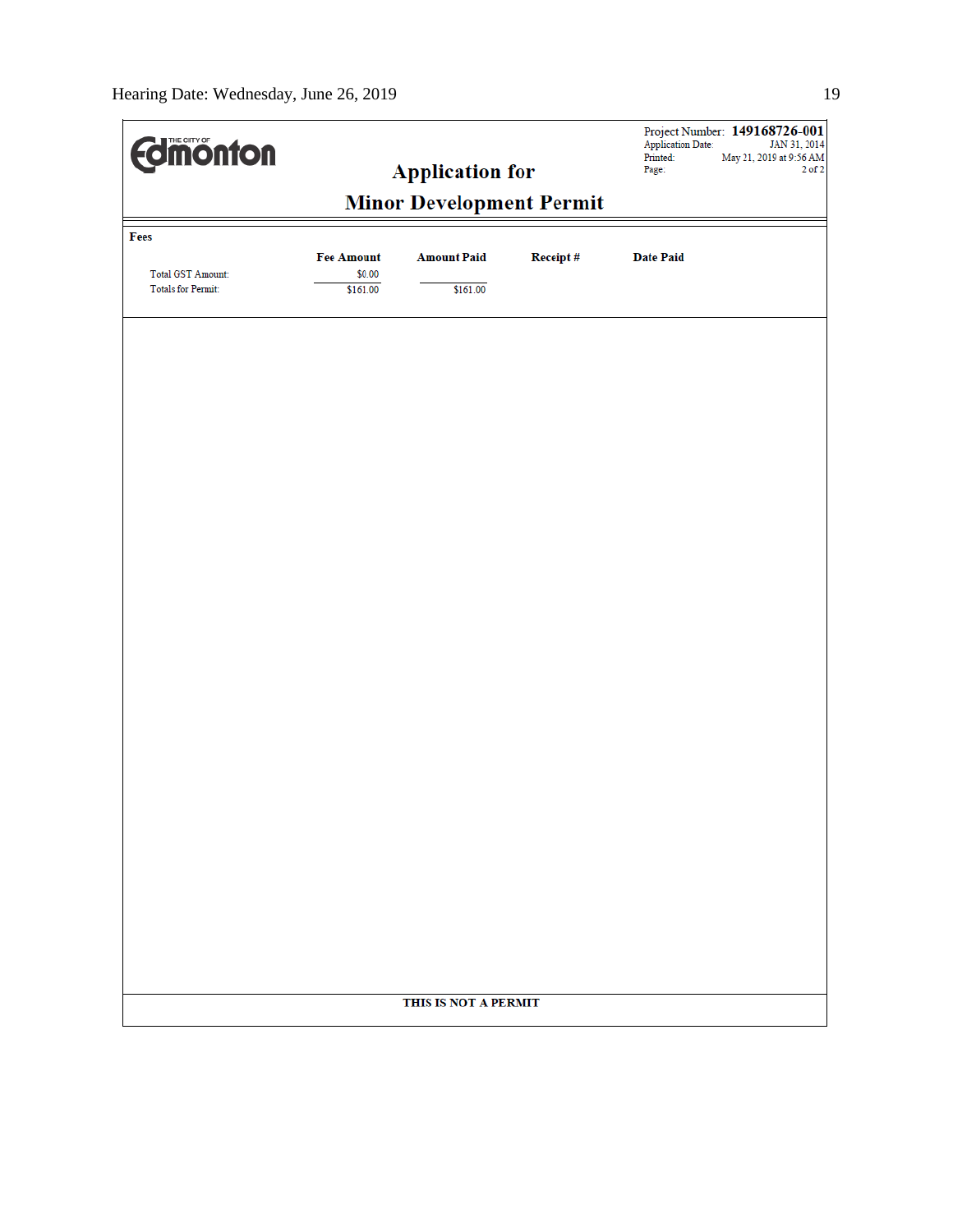

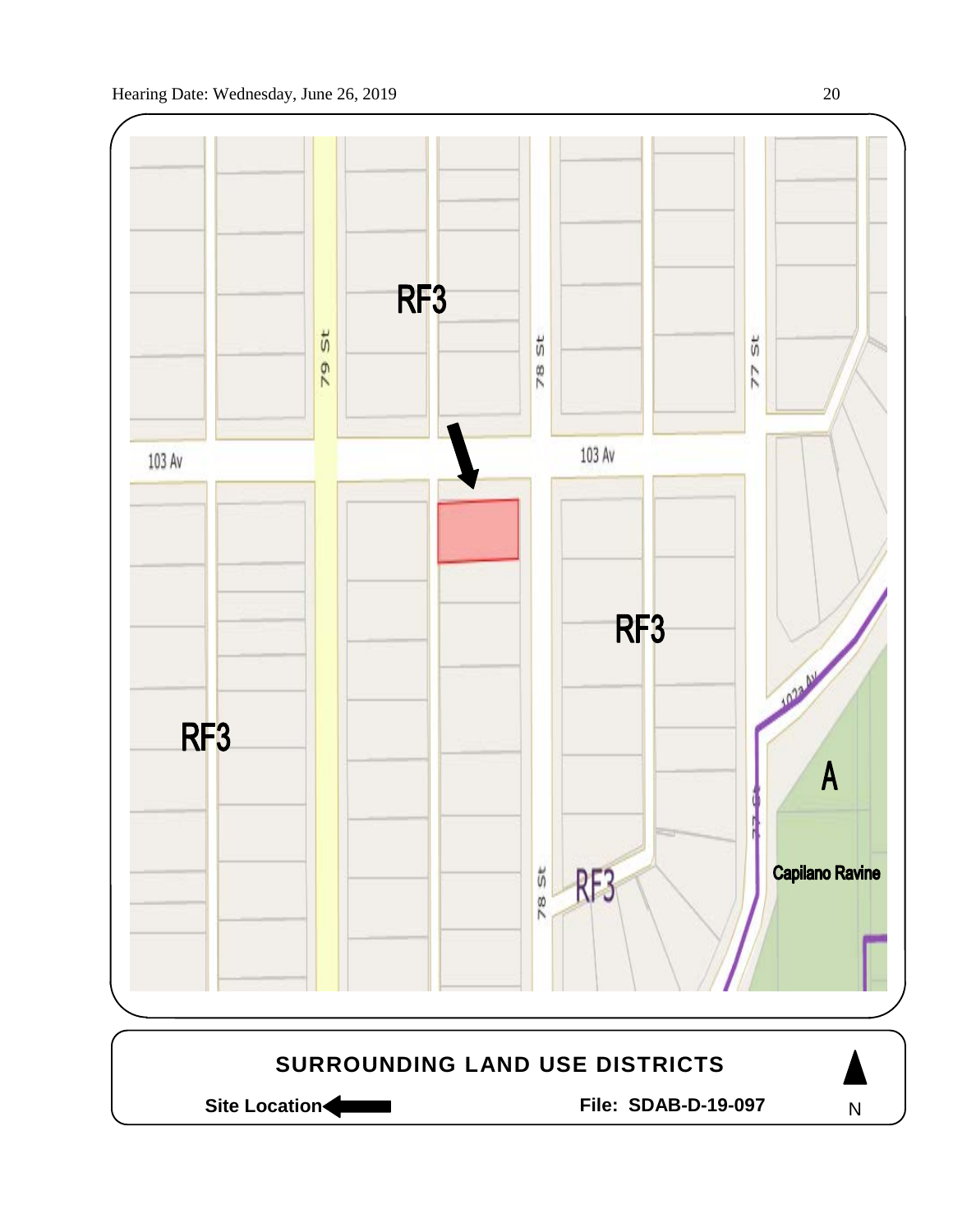Hearing Date: Wednesday, June 26, 2019 21

**ITEM III: 1:30 P.M. FILE: SDAB-D-19-098** 

| AN APPEAL FROM THE DECISION OF THE DEVELOPMENT OFFICER BY AN<br>ADJACENT PROPERTY OWNER |                                                |  |  |  |
|-----------------------------------------------------------------------------------------|------------------------------------------------|--|--|--|
| <b>APPELLANT:</b>                                                                       | D. Kroening                                    |  |  |  |
| <b>APPLICATION NO.:</b>                                                                 | 303932988-001                                  |  |  |  |
| <b>APPLICATION TO:</b>                                                                  | <b>Construct four Dwellings of Row Housing</b> |  |  |  |
| <b>DECISION OF THE</b><br>DEVELOPMENT AUTHORITY:                                        | Approved with conditions                       |  |  |  |
| <b>DECISION DATE:</b>                                                                   | May 15, 2019                                   |  |  |  |
| DATE OF APPEAL:                                                                         | June 1, 2019                                   |  |  |  |
| <b>NOTIFICATION PERIOD:</b>                                                             | May 23, 2019 through June 13, 2019             |  |  |  |
| <b>RESPONDENT:</b>                                                                      | <b>Equity Built Homes</b>                      |  |  |  |
| MUNICIPAL DESCRIPTION<br>OF SUBJECT PROPERTY:                                           | 12603 - 115 Avenue NW                          |  |  |  |
| <b>LEGAL DESCRIPTION:</b>                                                               | Plan RN46 Blk 19 Lot 10                        |  |  |  |
| ZONE:                                                                                   | (RF3) Small Scale Infill Development<br>Zone   |  |  |  |
| <b>OVERLAY:</b>                                                                         | Mature Neighbourhood Overlay                   |  |  |  |
| <b>STATUTORY PLAN:</b>                                                                  | West Ingle Area Redevelopment Plan             |  |  |  |
|                                                                                         |                                                |  |  |  |

# *Grounds for Appeal*

The Appellant provided the following reasons for appealing the decision of the Development Authority:

In my opinion, a fourplex exceeds the density acceptable to neighboring property owners.

The Inglewood community has seen numerous duplex and skinny type in-fills, including my own home, that have stretched the density of the community to it tolerable limit. I do not believe that zoning should allow for tri or fourplex housing in the residential neighborhoods of the Inglewood community.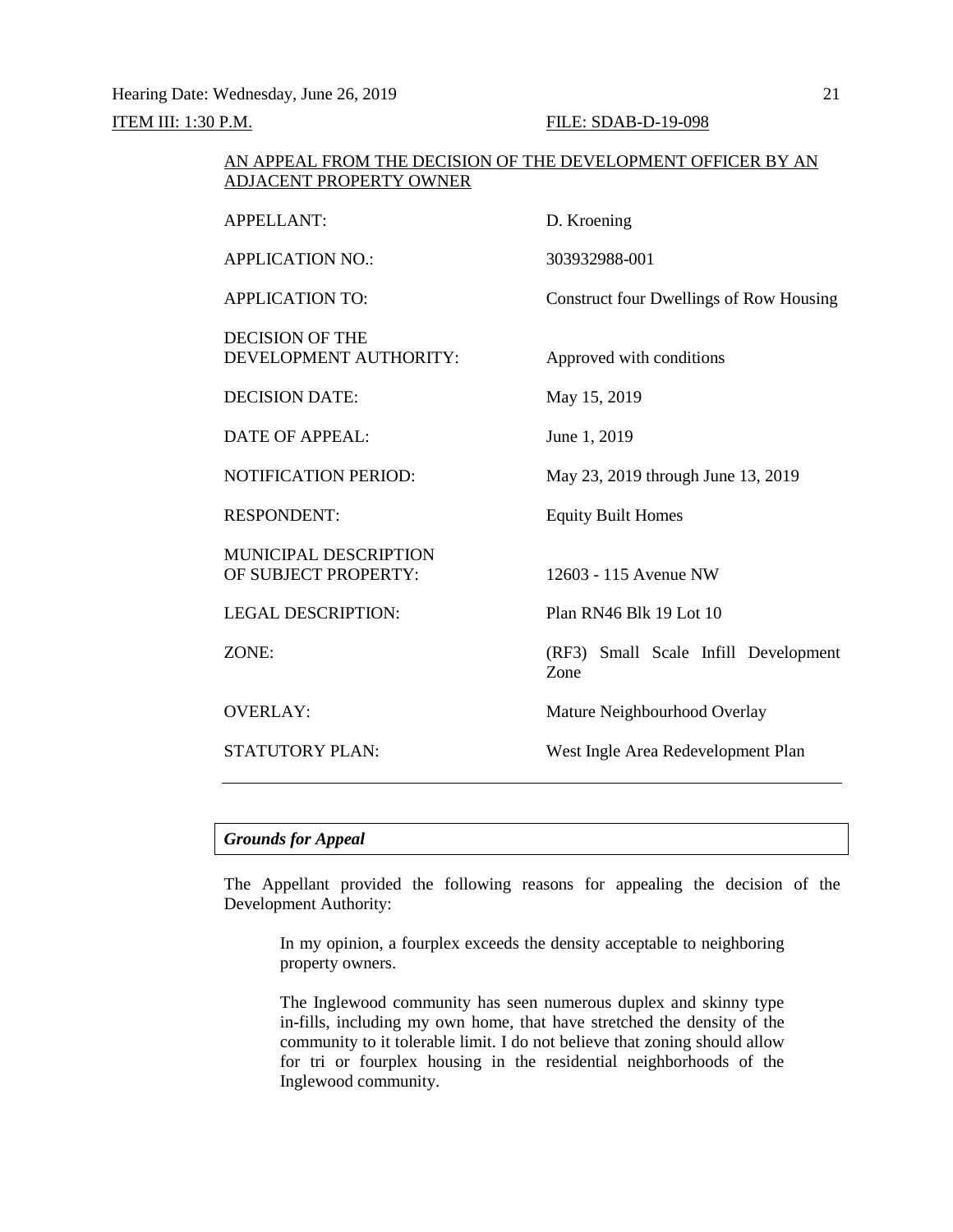For this reason, I am opposed to allowing a fourplex to be built at 12603- 115 Ave. NW.

# *General Matters*

#### **Appeal Information:**

The *Municipal Government Act*, RSA 2000, c M-26 states the following:

#### **Grounds for Appeal**

**685(1)** If a development authority

- (a) fails or refuses to issue a development permit to a person,
- (b) issues a development permit subject to conditions, or
- (c) issues an order under section 645,

the person applying for the permit or affected by the order under section 645 may appeal to the subdivision and development appeal board.

**(2)** In addition to an applicant under subsection (1), any person affected by an order, decision or development permit made or issued by a development authority may appeal to the subdivision and development appeal board.

### **Appeals**

**686(1)** A development appeal to a subdivision and development appeal board is commenced by filing a notice of the appeal, containing reasons, with the board,

- (a) in the case of an appeal made by a person referred to in section 685(1)
	- (i) with respect to an application for a development permit,
		- (A) within 21 days after the date on which the written decision is given under section 642, or
		- (B) if no decision is made with respect to the application within the 40-day period, or within any extension of that period under section 684, within 21 days after the date the period or extension expires,

or

(ii) with respect to an order under section 645, within 21 days after the date on which the order is made, or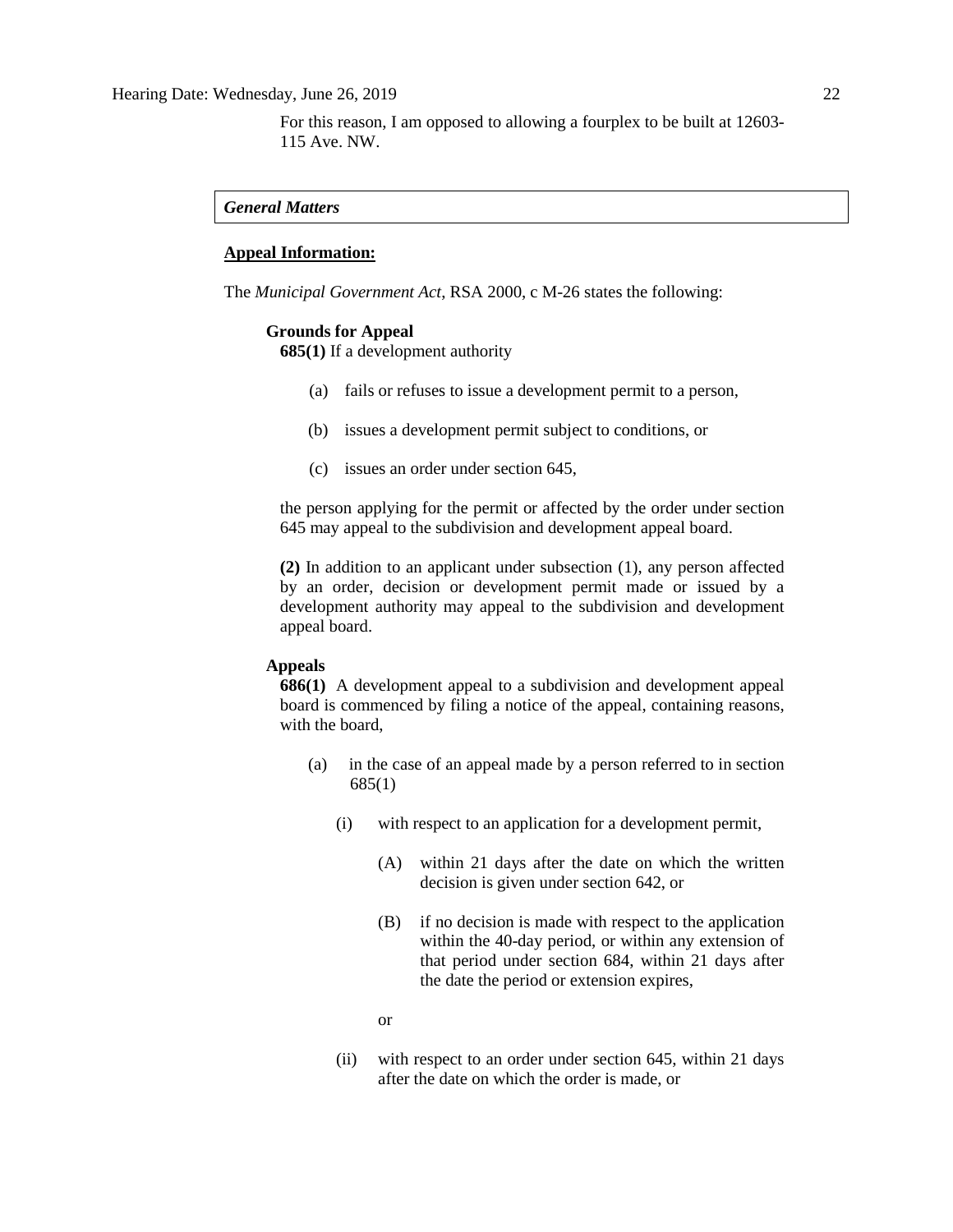(b) in the case of an appeal made by a person referred to in section 685(2), within 21 days after the date on which the notice of the issuance of the permit was given in accordance with the land use bylaw.

#### **Hearing and Decision**

**687(3)** In determining an appeal, the subdivision and development appeal board

…

- (a.1) must comply with the land use policies;
- (a.2) subject to section 638, must comply with any applicable statutory plans;
- (a.3) subject to clauses (a.4) and (d), must comply with any land use bylaw in effect;
- (a.4) must comply with the applicable requirements of the regulations under the Gaming, Liquor and Cannabis Act respecting the location of premises described in a cannabis licence and distances between those premises and other premises;
	- …
	- (c) may confirm, revoke or vary the order, decision or development permit or any condition attached to any of them or make or substitute an order, decision or permit of its own;
	- (d) may make an order or decision or issue or confirm the issue of a development permit even though the proposed development does not comply with the land use bylaw if, in its opinion,
		- (i) the proposed development would not
			- (A) unduly interfere with the amenities of the neighbourhood, or
			- (B) materially interfere with or affect the use, enjoyment or value of neighbouring parcels of land,

and

(ii) the proposed development conforms with the use prescribed for that land or building in the land use bylaw.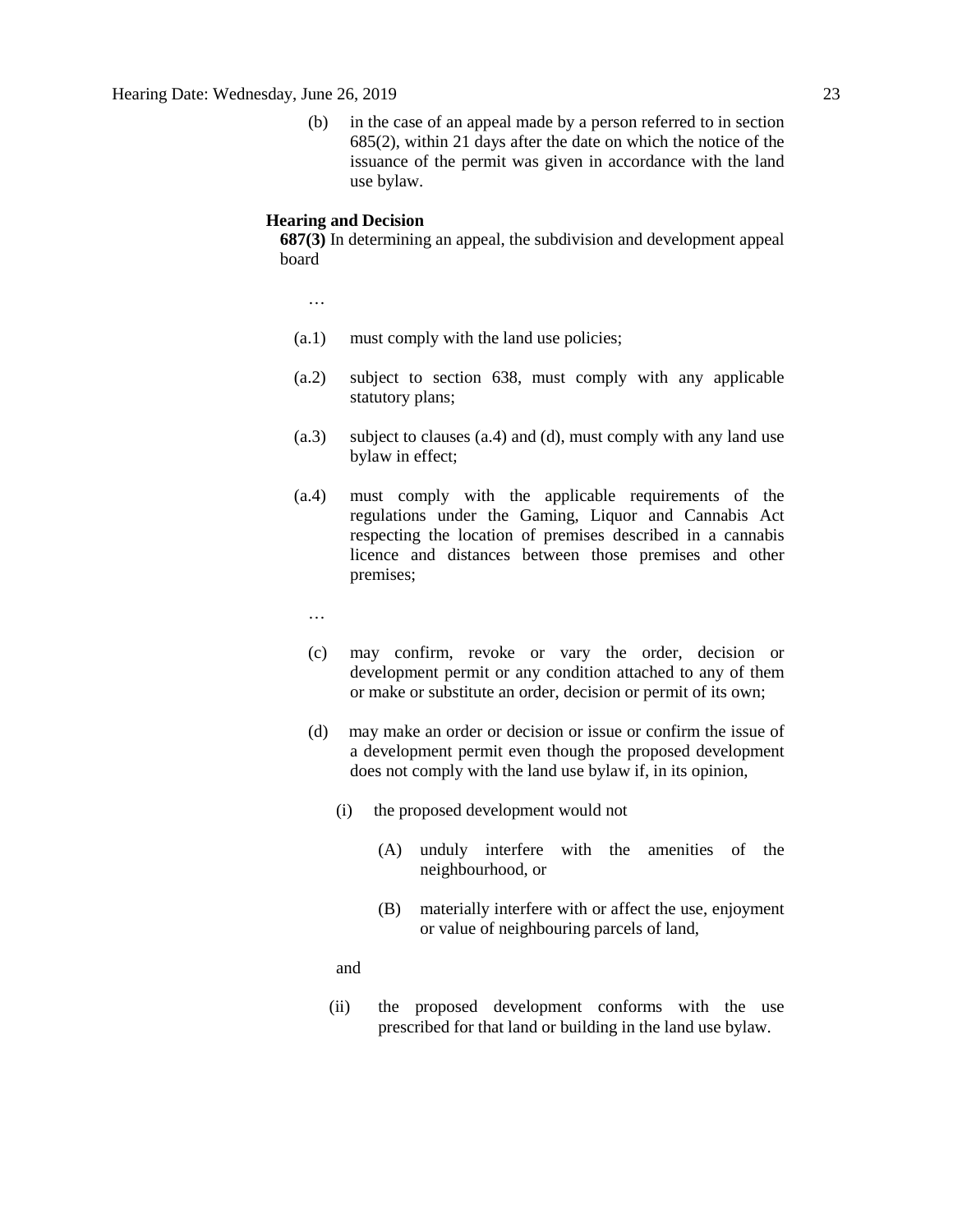#### **General Provisions from the** *Edmonton Zoning Bylaw:*

Under section 140.2(6), **Row Housing** is a **Permitted Use** in the **(RF3) Small Scale Infill Development Zone**.

Under section 7.2(5), **Row Housing** means:

development consisting of a building containing a row of three or more principal Dwellings joined in whole or in part at the side only with none of those Dwellings being placed over another in whole or in part. Each principal Dwelling has separate, individual, and direct access to ground level. This Use does not include Stacked Row Housing or Blatchford Townhousing.

# Section 140.1 states that the **General Purpose** of **(RF3) Small Scale Infill Development Zone** is:

to provide for Single Detached Housing and Semi-detached Housing while allowing small-scale conversion and infill redevelopment to buildings containing up to four principal Dwellings under certain conditions, including Secondary Suites and Garden Suites.

# Section 814.1 states that the **General Purpose** of the **Mature Neighbourhood Overlay** is:

to regulate residential development in Edmonton's mature residential neighbourhoods, while responding to the context of surrounding development, maintaining the pedestrian-oriented design of the streetscape, and to provide an opportunity for consultation by gathering input from affected parties on the impact of a proposed variance to the Overlay regulations.

# *Rear Setback*

Section 814.3(4) states "The minimum Rear Setback shall be 40% of Site Depth."

Under section 6.1, **Rear Setback** means:

the distance that a development or a specified portion of it, must be set back from a Rear Lot Line. A Rear Setback is not a Rear Yard, Amenity Space or Separation Space.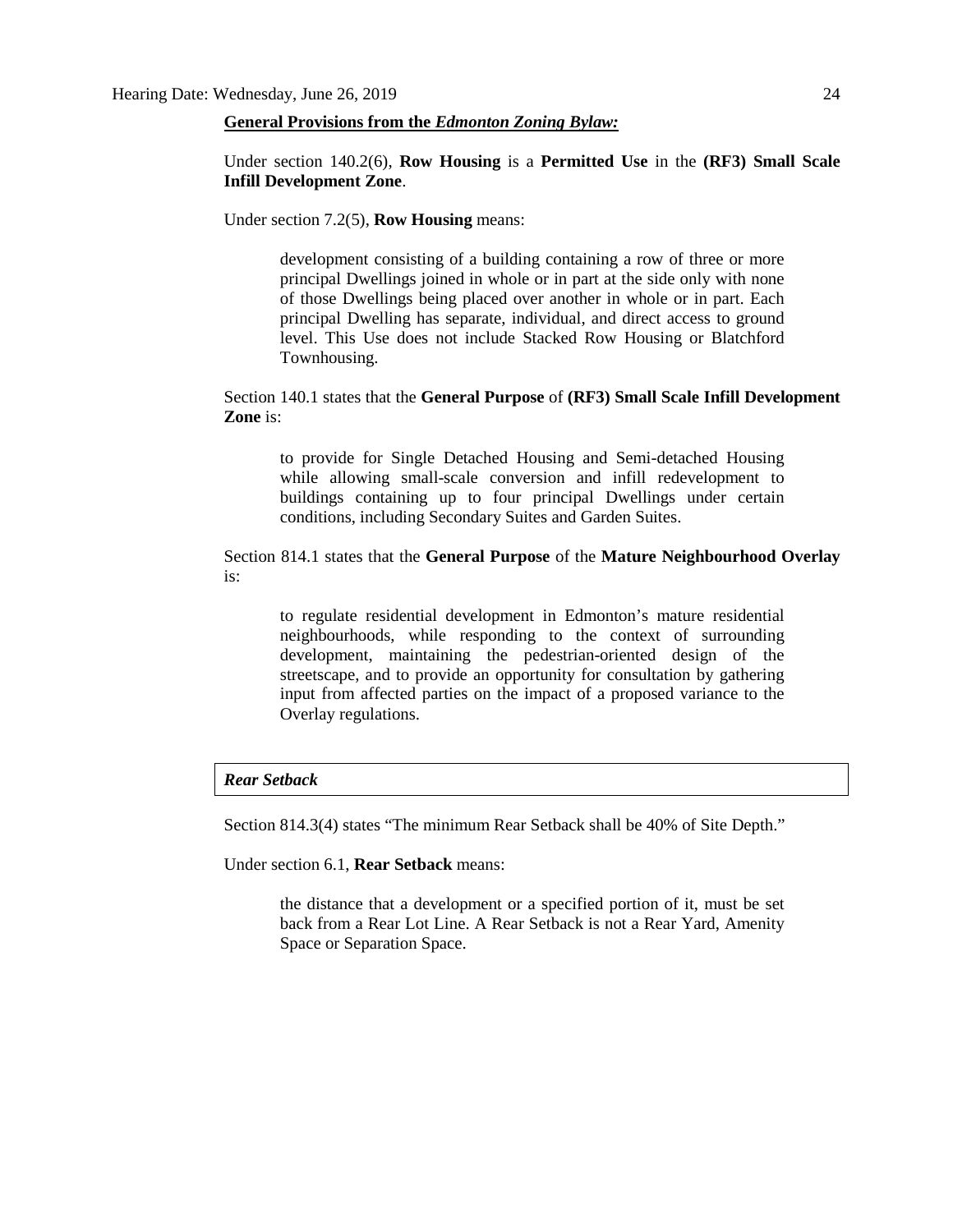

# **Development Officer's Determination**

**Reduced Rear Setback - The distance from the house to the rear property line is 16.8m (37% of site depth) instead of 18.3m (40% of site depth) (Section 814.3.4).** [unedited]

## *Projection into Setbacks*

Section 44.2(a) states:

The following features may project into a required Setback or Separation Space as provided for below:

a) windows, or cantilevered projections without windows, provided that such projections do not exceed  $0.6 \text{ m}$  in the case of Setbacks or Separation Spaces. In all cases, a minimum distance of 0.6 m from the property line to the outside wall of such projection and all other portions of a Dwelling, including eaves, shall be maintained; and

b) …

## **Development Officer's Determination**

**Projection - The distance from the cantilever to the back property line (rear lot line) is 16.2m, instead of 17.7m (Section 44.2).** [unedited]

# *Community Consultation*

Section 814.5(1) states the following with respect to Proposed Variances:

When the Development Officer receives a Development Permit Application for a new principal building, or a new Garden Suite that does not comply with any regulation contained within this Overlay, or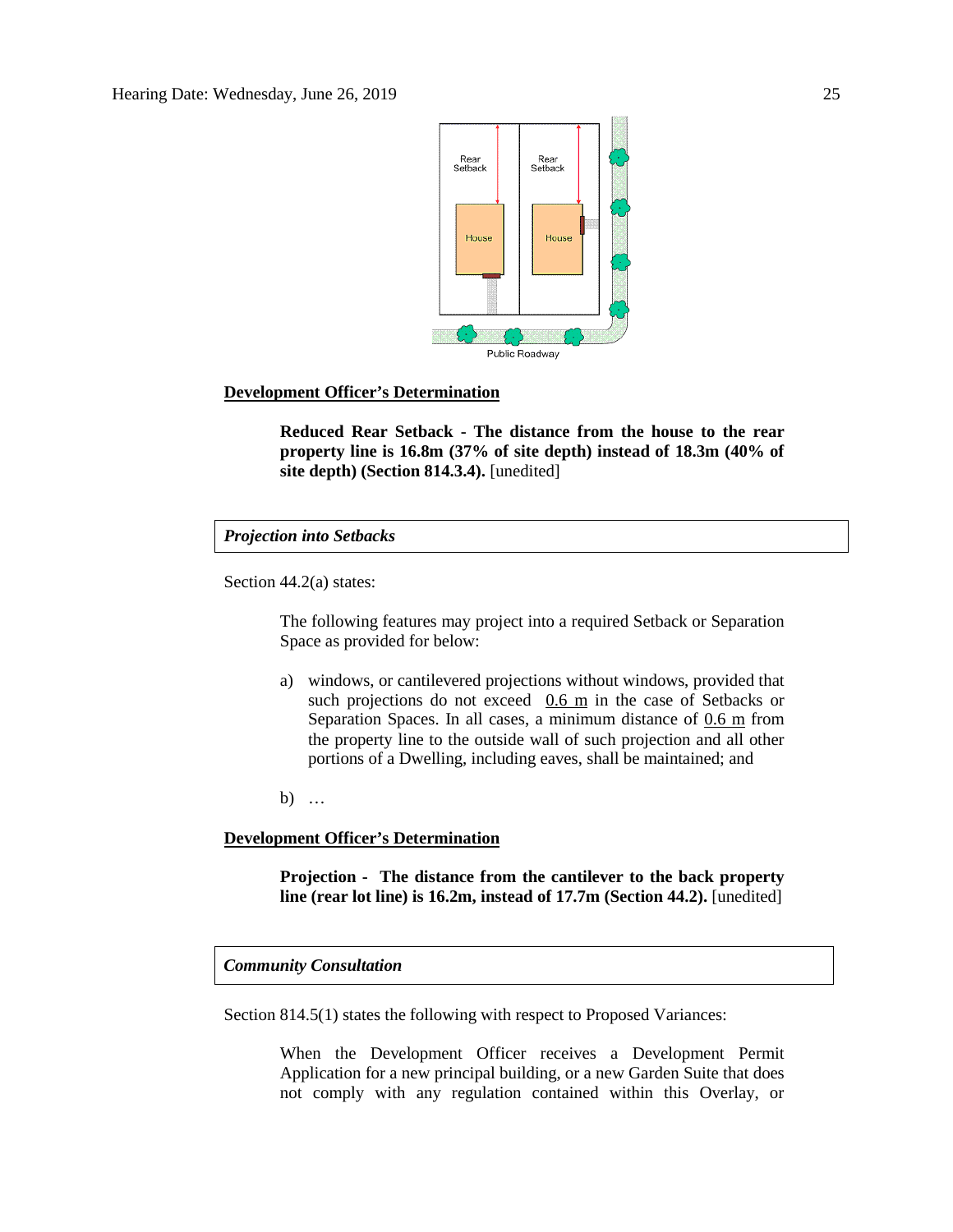receives a Development Permit for alterations to an existing structure that require a variance to Section 814.3(1), 814.3(3), 814.3(5) and 814.3(9) of this Overlay:

- a. the Development Officer shall send notice, to the recipient parties specified in Table 814.5(2), to outline any requested variances to the Overlay and solicit comments directly related to the proposed variance;
- b. the Development Officer shall not render a decision on the Development Permit application until 21 days after notice has been sent, unless the Development Officer receives feedback from the specified affected parties in accordance with Table 814.5(2); and
- c. the Development Officer shall consider any comments directly related to the proposed variance when determining whether to approve the Development Permit Application in accordance with Sections 11.3 and 11.4.

| Tier#  | <b>Recipient Parties</b>                                                                                                                                                                                                                                                                                                               | <b>Affected Parties</b> | <b>Regulation of this Overlay</b><br>to be Varied |
|--------|----------------------------------------------------------------------------------------------------------------------------------------------------------------------------------------------------------------------------------------------------------------------------------------------------------------------------------------|-------------------------|---------------------------------------------------|
| Tier 2 | The municipal address The assessed owners<br>and assessed owners of of the land Abutting<br>the land Abutting the   the Site and directly<br>Site, directly adjacent adjacent across a<br>across a Lane from the Lane from the Site<br>Site of the proposed of the proposed<br>development and the development<br>President of<br>each |                         | $814.3(4)$ – Rear Setback                         |

Section 814.5(2) states:

Community League

## Notice to Applicant/Appellant

Provincial legislation requires that the Subdivision and Development Appeal Board issue its official decision in writing within fifteen days of the conclusion of the hearing.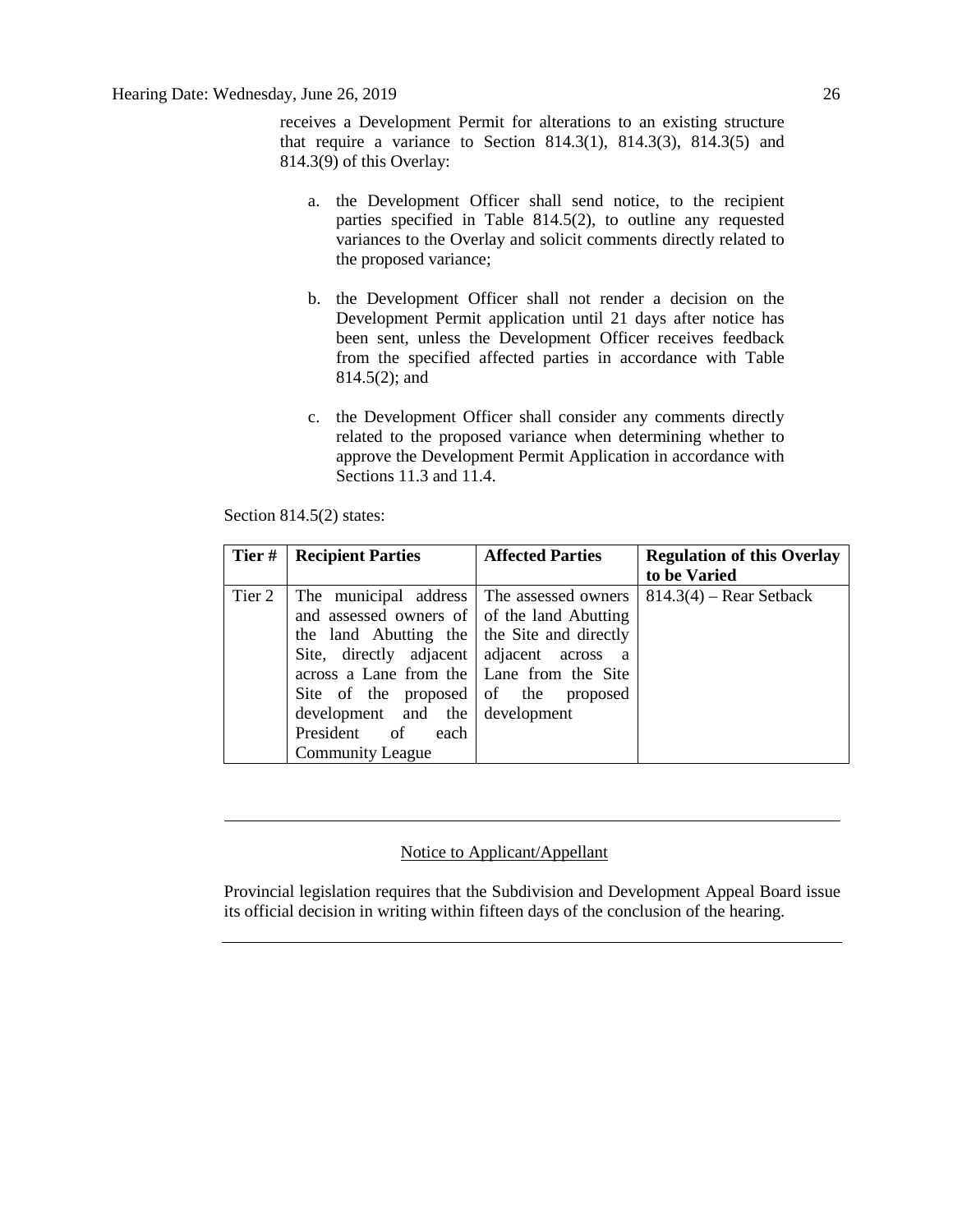| <b>Imonton</b>                                                                                | Project Number: 303932988-001<br><b>Application Date:</b><br>JAN 31, 2019<br>Printed:<br>June 3, 2019 at 8:53 AM<br>$1$ of $3$<br>Page:     |  |  |  |  |
|-----------------------------------------------------------------------------------------------|---------------------------------------------------------------------------------------------------------------------------------------------|--|--|--|--|
| <b>Minor Development Permit</b>                                                               |                                                                                                                                             |  |  |  |  |
| the limitations and conditions of this permit, of the Edmonton Zoning Bylaw 12800 as amended. | This document is a record of a Development Permit application, and a record of the decision for the undertaking described below, subject to |  |  |  |  |
| Applicant                                                                                     | Property Address(es) and Legal Description(s)                                                                                               |  |  |  |  |
|                                                                                               | 12603 - 115 AVENUE NW                                                                                                                       |  |  |  |  |
|                                                                                               | Plan RN46 Blk 19 Lot 10                                                                                                                     |  |  |  |  |
|                                                                                               | <b>Specific Address(es)</b>                                                                                                                 |  |  |  |  |
|                                                                                               | Entryway: 1, 12603 - 115 AVENUE NW                                                                                                          |  |  |  |  |
|                                                                                               | Entryway: 2, 12603 - 115 AVENUE NW                                                                                                          |  |  |  |  |
|                                                                                               | Entryway: 3, 12603 - 115 AVENUE NW                                                                                                          |  |  |  |  |
|                                                                                               | Entryway: 4, 12603 - 115 AVENUE NW                                                                                                          |  |  |  |  |
|                                                                                               | Building: 1, 12603 - 115 AVENUE NW                                                                                                          |  |  |  |  |
| <b>Scope of Permit</b>                                                                        |                                                                                                                                             |  |  |  |  |
| To construct 4 Dwellings of Row House.                                                        |                                                                                                                                             |  |  |  |  |
| <b>Permit Details</b>                                                                         |                                                                                                                                             |  |  |  |  |
| # of Dwelling Units Add/Remove: 3                                                             | # of Primary Dwelling Units To Construct: 4                                                                                                 |  |  |  |  |
| # of Secondary Suite Dwelling Units To Construct: 0                                           | Class of Permit: Class B                                                                                                                    |  |  |  |  |
| Client File Reference Number:                                                                 | Lot Grading Needed?: Y                                                                                                                      |  |  |  |  |
| Minor Dev. Application Fee: Row House up to 4<br>dwellings                                    | New Sewer Service Required: Y                                                                                                               |  |  |  |  |
| Secondary Suite Included ?: N                                                                 | Stat. Plan Overlay/Annex Area: Mature Neighbourhood<br>Overlay                                                                              |  |  |  |  |
| I/We certify that the above noted details are correct.                                        |                                                                                                                                             |  |  |  |  |
| Applicant signature:                                                                          |                                                                                                                                             |  |  |  |  |
| <b>Development Permit Decision</b>                                                            |                                                                                                                                             |  |  |  |  |
| Approved                                                                                      |                                                                                                                                             |  |  |  |  |
| Issue Date: May 15, 2019 Development Authority: YEUNG, KENNETH                                |                                                                                                                                             |  |  |  |  |
|                                                                                               |                                                                                                                                             |  |  |  |  |
|                                                                                               |                                                                                                                                             |  |  |  |  |
|                                                                                               |                                                                                                                                             |  |  |  |  |
|                                                                                               |                                                                                                                                             |  |  |  |  |
|                                                                                               |                                                                                                                                             |  |  |  |  |
|                                                                                               |                                                                                                                                             |  |  |  |  |
|                                                                                               |                                                                                                                                             |  |  |  |  |
|                                                                                               |                                                                                                                                             |  |  |  |  |
|                                                                                               |                                                                                                                                             |  |  |  |  |
|                                                                                               |                                                                                                                                             |  |  |  |  |
|                                                                                               |                                                                                                                                             |  |  |  |  |
|                                                                                               |                                                                                                                                             |  |  |  |  |
|                                                                                               |                                                                                                                                             |  |  |  |  |
|                                                                                               |                                                                                                                                             |  |  |  |  |
|                                                                                               |                                                                                                                                             |  |  |  |  |
|                                                                                               |                                                                                                                                             |  |  |  |  |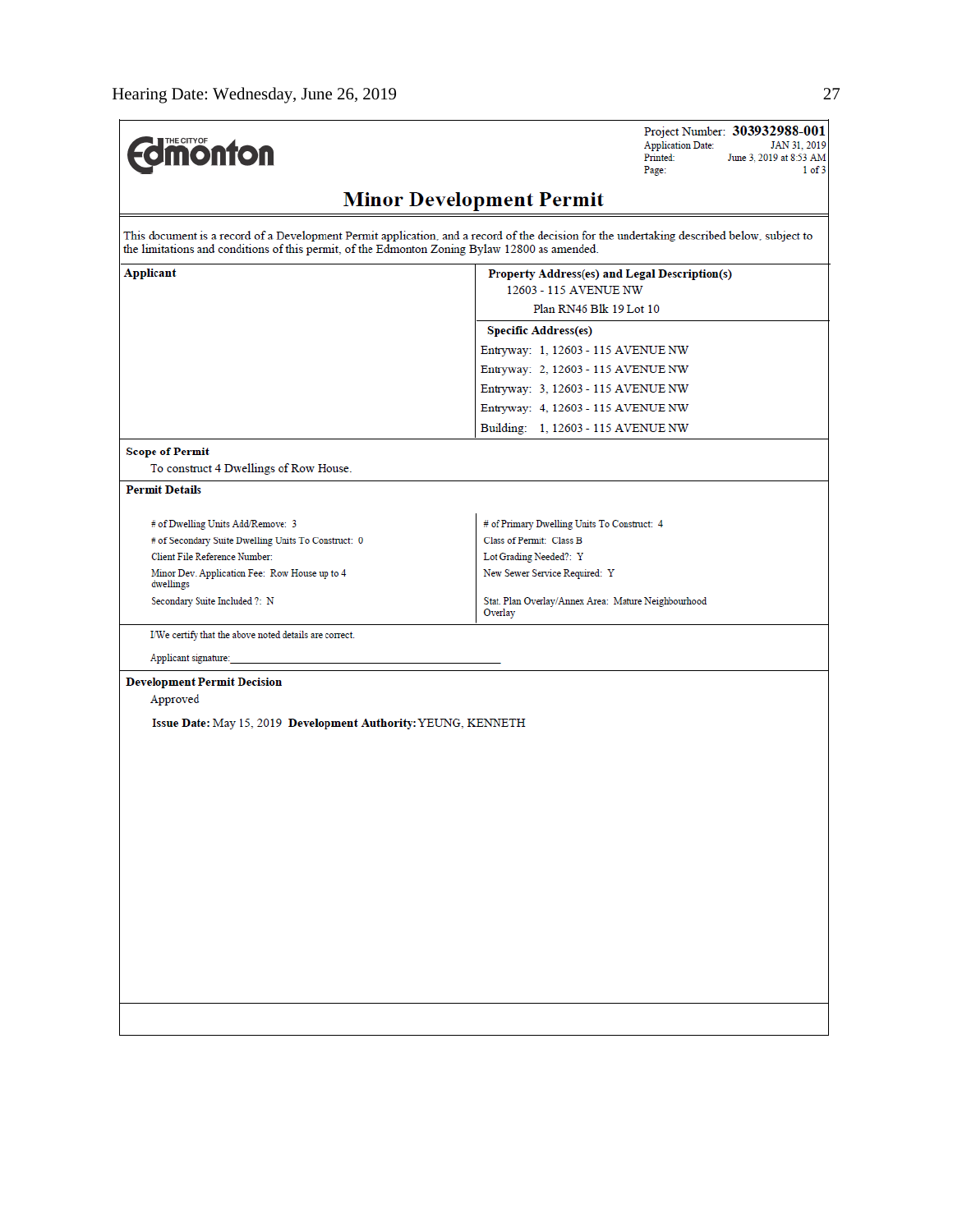| <b>Umonton</b>                                                                                                                                                                                                                                                                                                                                                                                                                                                                                                      | Project Number: 303932988-001<br><b>Application Date:</b><br>JAN 31, 2019<br>Printed:<br>June 3, 2019 at 8:53 AM<br>$2$ of $3$<br>Page: |
|---------------------------------------------------------------------------------------------------------------------------------------------------------------------------------------------------------------------------------------------------------------------------------------------------------------------------------------------------------------------------------------------------------------------------------------------------------------------------------------------------------------------|-----------------------------------------------------------------------------------------------------------------------------------------|
| <b>Minor Development Permit</b>                                                                                                                                                                                                                                                                                                                                                                                                                                                                                     |                                                                                                                                         |
| <b>Subject to the Following Conditions</b><br>This Development Permit is not valid until the Notification Period expires in accordance to Section 21.1. (Reference Section 17.1)                                                                                                                                                                                                                                                                                                                                    |                                                                                                                                         |
| This Development Permit authorizes the development of 4 Dwellings of Row House.                                                                                                                                                                                                                                                                                                                                                                                                                                     |                                                                                                                                         |
| WITHIN 14 DAYS OF APPROVAL, prior to any demolition or construction activity, the applicant must post on-site a developmen<br>permit notification sign (Section 20.2)                                                                                                                                                                                                                                                                                                                                               |                                                                                                                                         |
| The development shall be constructed in accordance with the stamped and approved drawings.                                                                                                                                                                                                                                                                                                                                                                                                                          |                                                                                                                                         |
| The maximum Height shall not exceed 8.9m, in accordance with Section 52 of the Edmonton Zoning Bylaw 12800.                                                                                                                                                                                                                                                                                                                                                                                                         |                                                                                                                                         |
| Platform Structures located within a Rear Yard or interior Side Yard, and greater than 1.0 m above the finished ground level,<br>excluding any artificial embankment, shall provide Privacy Screening to prevent visual intrusion into Abutting properties.<br>(Reference Section 814.3(9))                                                                                                                                                                                                                         |                                                                                                                                         |
| Landscaping shall be installed and maintained in accordance with Section 55.                                                                                                                                                                                                                                                                                                                                                                                                                                        |                                                                                                                                         |
| Frosted or opaque glass treatment shall be used on windows to minimize overlook into adjacent properties (Reference Section 814.3<br>$(8)$ ).                                                                                                                                                                                                                                                                                                                                                                       |                                                                                                                                         |
| PRIOR TO THE RELEASE OF DRAWINGS FOR BUILDING PERMIT REVIEW, the applicant or property owner shall pay a<br>Sanitary Sewer Trunk Charge fee of \$1,186.00 per Dwelling. The SSTC charge is quoted at year 2019 rate. Please contact Private<br>Development, Dramage Services, at 780-496-5665 for further details regarding the fee. The final SSTC is based on the prevailing<br>rate at the time the applicant/owner makes payment at the 2nd Floor, Edmonton Tower, 10111 104 Avenue NW, Edmonton AB T5J<br>0J4. |                                                                                                                                         |
| LANDSCAPING CONDITIONS:                                                                                                                                                                                                                                                                                                                                                                                                                                                                                             |                                                                                                                                         |
| PRIOR TO THE RELEASE OF DRAWINGS FOR BUILDING PERMIT REVIEW, the applicant or property owner shall pay a<br>Development Permit Inspection Fee of \$518.00 (This can be paid by phone with a credit card - 780-442-5054).                                                                                                                                                                                                                                                                                            |                                                                                                                                         |
| Landscaping shall be in accordance with the approved landscaping plan and Section 55 of the Zoning Bylaw, to the satisfaction of<br>the Development Officer.                                                                                                                                                                                                                                                                                                                                                        |                                                                                                                                         |
| Any changes to an approved Landscape Plan require the approval of the Development Officer prior to the Landscaping being<br>installed                                                                                                                                                                                                                                                                                                                                                                               |                                                                                                                                         |
| Landscaping shall be maintained in a healthy condition for a minimum of 24 months after the landscaping has been installed, to the<br>satisfaction of the Development Officer.                                                                                                                                                                                                                                                                                                                                      |                                                                                                                                         |
| A Guaranteed Landscaping Security shall be provided to the City of Edmonton at the time of Development Permit Inspection, to the<br>satisfaction of the Development Officer.                                                                                                                                                                                                                                                                                                                                        |                                                                                                                                         |
| <b>ADVISEMENT:</b>                                                                                                                                                                                                                                                                                                                                                                                                                                                                                                  |                                                                                                                                         |
| Upon the first Development Permit Inspection and determination that landscape construction has been completed in compliance<br>with the approved Landscape Plan, 20% of the approved Guaranteed Landscape Security shall be collected and retained for a period<br>of 24 months from the date of first Development Permit Inspection.                                                                                                                                                                               |                                                                                                                                         |
| Sites that are not completed or are not compliant with approved Landscape Plans at the first Development Permit Inspection, shall<br>be required to submit a Security for incomplete work, up to and including the full value of the approved Guaranteed Landscape<br>Security value.                                                                                                                                                                                                                               |                                                                                                                                         |
|                                                                                                                                                                                                                                                                                                                                                                                                                                                                                                                     |                                                                                                                                         |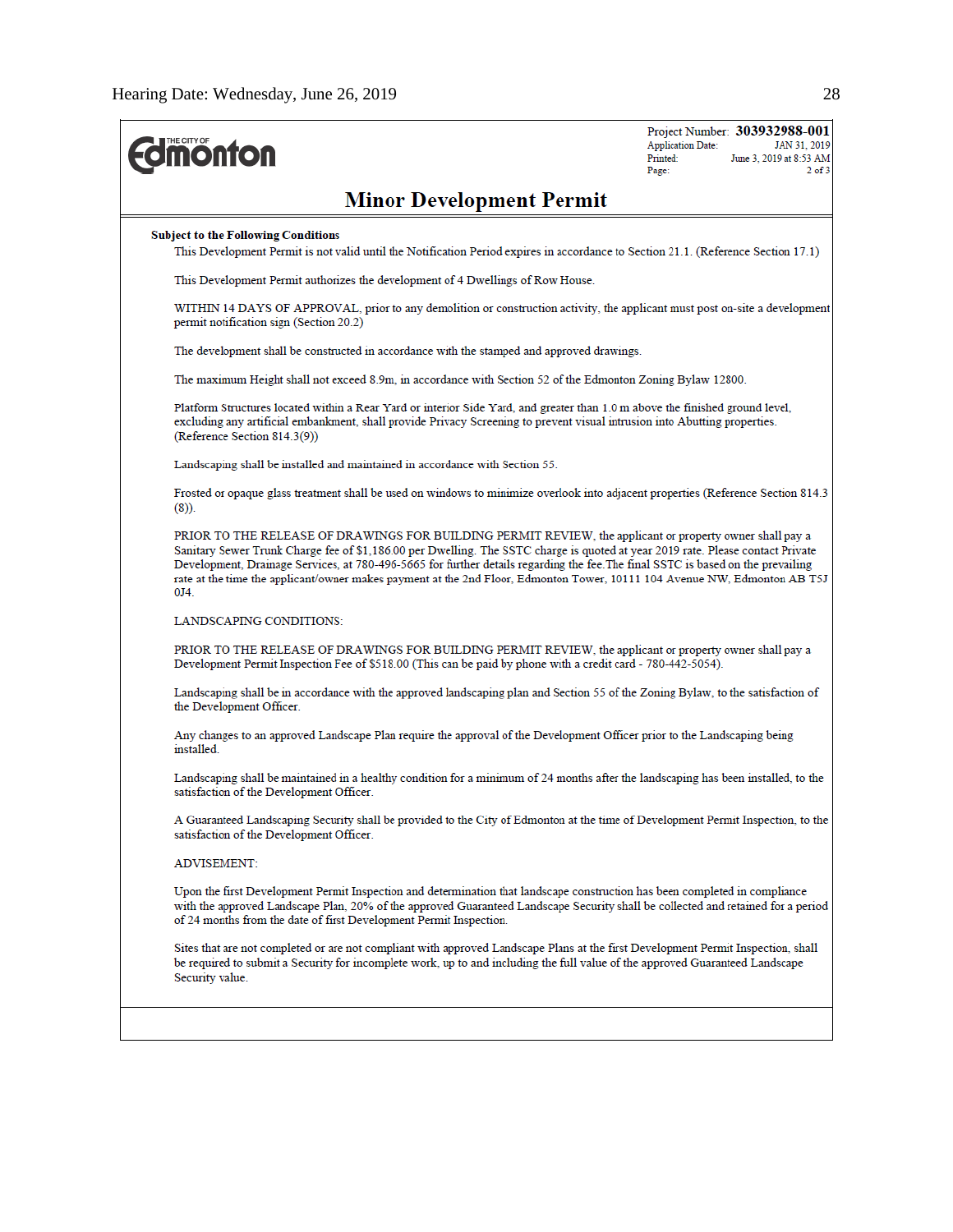| THE CITY OF<br><b>monton</b>                                                                                                                                                                                                                                                                                                                                                                                                                                                                                                                                                             |                                                                                                                       |                                                                             |                                                          | <b>Application Date:</b><br>Printed:<br>Page:                                    | Project Number: 303932988-001<br>JAN 31, 2019<br>June 3, 2019 at 8:53 AM<br>$3$ of $3$ |  |  |
|------------------------------------------------------------------------------------------------------------------------------------------------------------------------------------------------------------------------------------------------------------------------------------------------------------------------------------------------------------------------------------------------------------------------------------------------------------------------------------------------------------------------------------------------------------------------------------------|-----------------------------------------------------------------------------------------------------------------------|-----------------------------------------------------------------------------|----------------------------------------------------------|----------------------------------------------------------------------------------|----------------------------------------------------------------------------------------|--|--|
|                                                                                                                                                                                                                                                                                                                                                                                                                                                                                                                                                                                          |                                                                                                                       | <b>Minor Development Permit</b>                                             |                                                          |                                                                                  |                                                                                        |  |  |
|                                                                                                                                                                                                                                                                                                                                                                                                                                                                                                                                                                                          | Any future deck development greater than 0.6m (2ft) in height will require development and building permit approvals. |                                                                             |                                                          |                                                                                  |                                                                                        |  |  |
|                                                                                                                                                                                                                                                                                                                                                                                                                                                                                                                                                                                          | Any future deck enclosure or cover requires a separate development and building permit approval.                      |                                                                             |                                                          |                                                                                  |                                                                                        |  |  |
| Any future basement development requires development and building permit approvals.                                                                                                                                                                                                                                                                                                                                                                                                                                                                                                      |                                                                                                                       |                                                                             |                                                          |                                                                                  |                                                                                        |  |  |
| Any future additional dwelling such as Secondary Suite shall require a separate development permit application.                                                                                                                                                                                                                                                                                                                                                                                                                                                                          |                                                                                                                       |                                                                             |                                                          |                                                                                  |                                                                                        |  |  |
| The driveway access must maintain a minimum clearance of 1.5m from the service pedestal and all other surface utilities.                                                                                                                                                                                                                                                                                                                                                                                                                                                                 |                                                                                                                       |                                                                             |                                                          |                                                                                  |                                                                                        |  |  |
| Lot grades must match the Edmonton Dramage Bylaw 16200 and/or comply with the Engineered approved lot grading plans for the<br>area. Contact Drainage Services at 780-496-5576 or lot grading@edmonton.ca for lot grading inspection inquiries.                                                                                                                                                                                                                                                                                                                                          |                                                                                                                       |                                                                             |                                                          |                                                                                  |                                                                                        |  |  |
| Unless otherwise stated, all above references to "section numbers" refer to the authority under the Edmonton Zoning Bylaw 12800.                                                                                                                                                                                                                                                                                                                                                                                                                                                         |                                                                                                                       |                                                                             |                                                          |                                                                                  |                                                                                        |  |  |
| An approved Development Permit means that the proposed development has been reviewed against the provisions of this bylaw. It<br>does not remove obligations to conform with other legislation, bylaws or land title instruments including, but not limited to, the<br>Municipal Government Act, the Safety Codes Act or any caveats, restrictive covenants or easements that might be attached to the<br>Site.                                                                                                                                                                          |                                                                                                                       |                                                                             |                                                          |                                                                                  |                                                                                        |  |  |
| A Building Permit is required for any construction or change in use of a building. Please contact the 311 Call Centre for further<br>information.                                                                                                                                                                                                                                                                                                                                                                                                                                        |                                                                                                                       |                                                                             |                                                          |                                                                                  |                                                                                        |  |  |
| <b>Variances</b><br>(40%) Reduced Rear Setback - The distance from the house to the rear property line is 16.8m (37% of site depth) instead of 18.3m<br>of site depth) (Section 814.3.4).<br>Projection - The distance from the cantilever to the back property line (rear lot line) is 16.2m, instead of 17.7m (Section 44.2).<br><b>Rights of Appeal</b><br>This approval is subject to the right of appeal as outlined in Chapter 24, Section 683 through 689 of the Municipal Government<br>Amendment Act.<br><b>Notice Period Begins:</b> May 23, 2019<br><b>Ends:</b> Jun 13, 2019 |                                                                                                                       |                                                                             |                                                          |                                                                                  |                                                                                        |  |  |
| Fees                                                                                                                                                                                                                                                                                                                                                                                                                                                                                                                                                                                     |                                                                                                                       |                                                                             |                                                          |                                                                                  |                                                                                        |  |  |
| Sanitary Sewer Trunk Fund<br>Dev. Application Fee<br>Development Permit Inspection Fee<br>Lot Grading Fee<br><b>Total GST Amount:</b><br><b>Totals for Permit:</b>                                                                                                                                                                                                                                                                                                                                                                                                                       | <b>Fee Amount</b><br>\$3,558.00<br>\$848.00<br>\$518.00<br>\$468.00<br>\$0.00<br>\$5,392.00                           | Amount Paid<br>\$3,558.00<br>\$848.00<br>\$518.00<br>\$468.00<br>\$5,392.00 | Receipt#<br>05876044<br>05643596<br>05643596<br>05643596 | <b>Date Paid</b><br>May 27, 2019<br>Feb 11, 2019<br>Feb 11, 2019<br>Feb 11, 2019 |                                                                                        |  |  |
|                                                                                                                                                                                                                                                                                                                                                                                                                                                                                                                                                                                          |                                                                                                                       |                                                                             |                                                          |                                                                                  |                                                                                        |  |  |